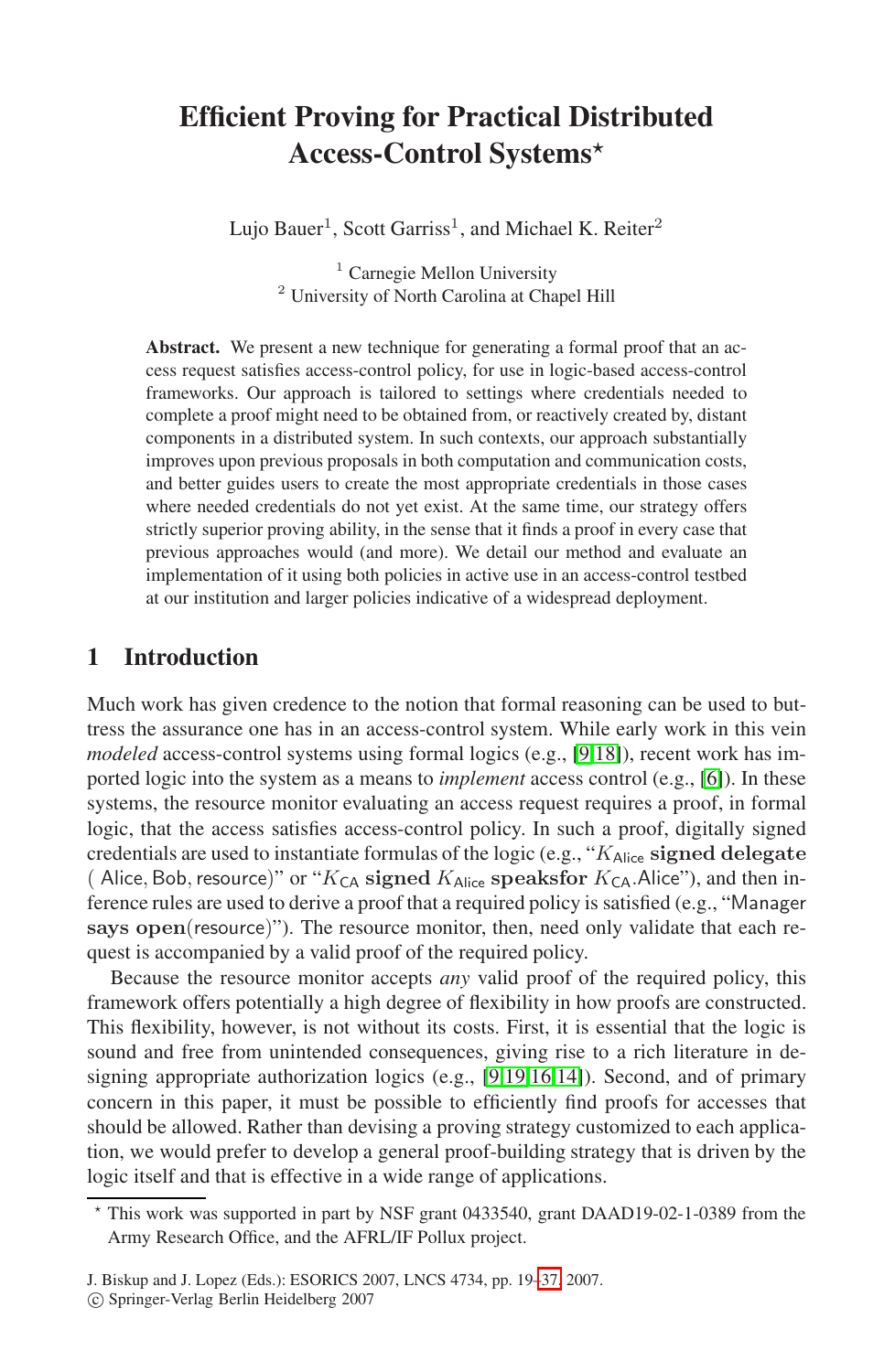In this paper we focus on systems where needed credentials are distributed among different components, if they exist at all, and may be created at distant components reactively and with human intervention. Such systems give rise to new requirements for credential-creation and proof-construction algorithms. To address these requirements, we combine a number of new and existing techniques into a proof-generation strategy that is qualitatively different from those proposed by previous works. In comparison to these works (notably [4]), we show that our strategy offers dramatic improvements in the efficiency of proof construction in practice, consequently making such systems significantly more useable. Moreover, our strategy will find proofs whenever previous algorithms would (and sometimes even when they would not). Our method builds from three key principles. First, our method strategically delays pursuing "expensive" subgoals until, through further progress in the proving process, it is clear that these subgoals would be helpful to prove. Second, our method precomputes delegation chains between principles in a way that can significantly optimize the proving process on the critical path of an access. Third, our method eliminates the need to hand-craft *tactics*, a fragile and time-intensive process, to efficiently guide the proof search. Instead, it utilizes a new, systematic approach to generating tactics from the inference rules of the logic.

The technique we report here is motivated by an ongoing deployment at our institution of a testbed environment where proof-based access control is used to control access to both physical resources (e.g., door access) and information resources (e.g., computer logins). The system has been deployed for over a year, guards access to about 35 resources spanning two floors of our office building, and is used daily by over 35 users. In this deployment, smartphones are used as the vehicle for constructing proofs and soliciting consent from users for the creation of new credentials, and the cellular network is the means by which these smartphones communicate to retrieve needed proofs of subgoals. In such an environment, both computation and communication have high laten[cy, a](#page-14-0)nd so limiting use of these resources is essential to offering reasonable response times to users. And, for the sake of usability, it is essential that we involve users in the proof generation process (i.e., to create new credentials) infrequently and with as much guidance as possible. We have dev[elo](#page-15-0)ped the technique we report here with these goals in mind, and our deployment suggests that it offers acceptable performance for the policies with which we have experimented and is a drastic improvement over previous approaches. All of the examples used in this paper are actua[l pol](#page-6-0)icies drawn from the deployment. We evaluate [the](#page-9-0) scalability of our algorithm on larger, synthetically generated policies in Section 4.2 and show that the quantity of precomputed state remains [reaso](#page-8-0)nable and the performance advantage of our approach remains or increases as the policy grows. Our approach [has a](#page-12-0)pplications beyond the particular setting in which we describe it; we briefly discuss one such application in Section 5.

The contributions of this paper are to: (1) identify the requirements of a proving algorithm in a distributed access-control system with dynamic credential creation (Section 2); (2) propose mechanisms for precomputing delegation chains (Section 3.2) and systematically generating tactics (Section 3.3); (3) describe a technique for utilizing these pre-computed results to find proofs in dramatically less time than previous approaches (Section 3.3); and (4) evaluate our technique on a collection of policies representative of those used in practice (Section 4.1) and those indicative of a larger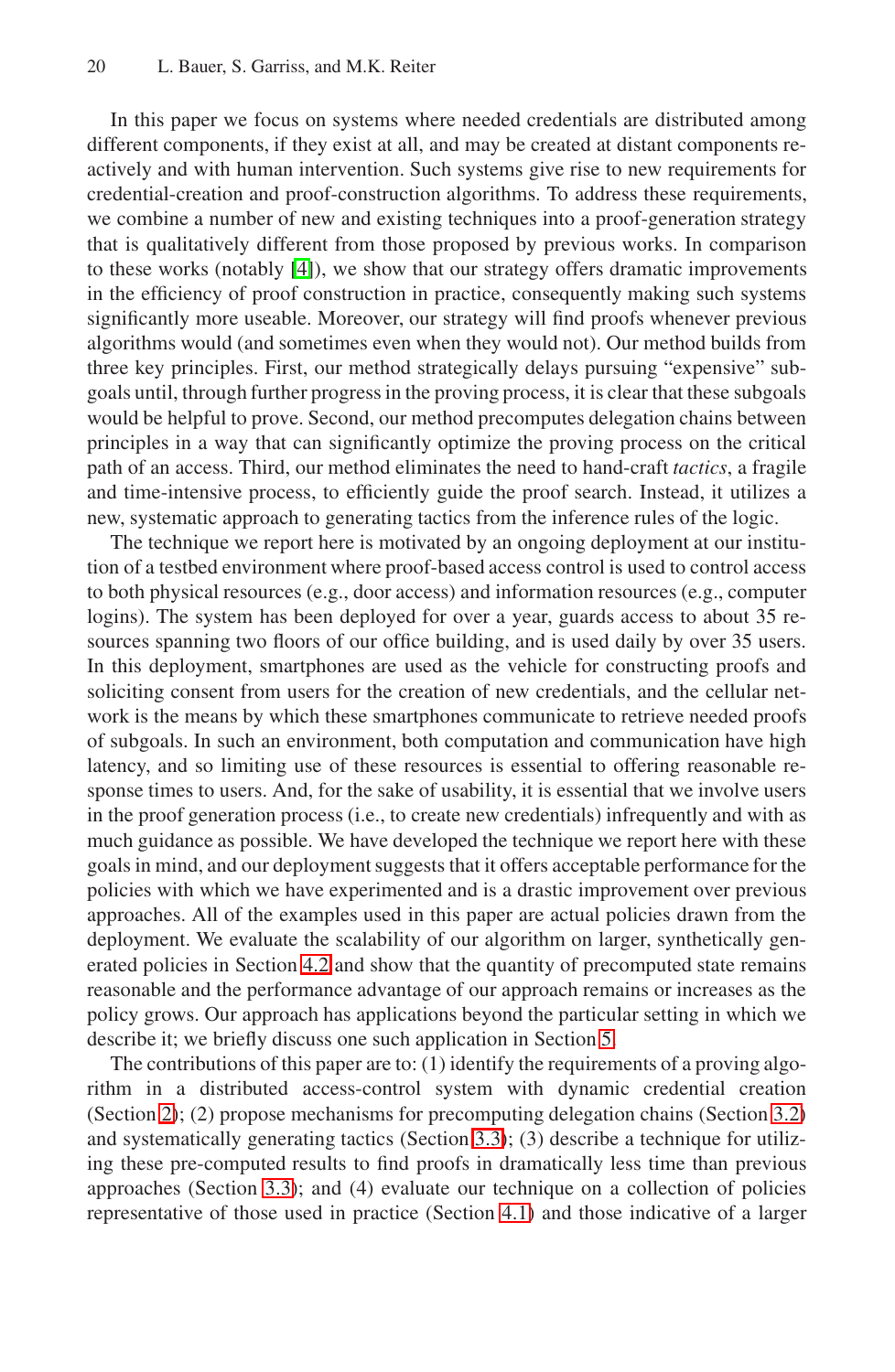$\phi ::= s \text{ signed } \phi' \mid p \text{ says } \phi'$  $\phi' ::= \textbf{open}(s) | p \textbf{ speakersfor } p | \textbf{delegate}(p, p, s)$  $(s$  ranges over strings and  $p$  over principals)

pubkey **signed** F **key**(pubkey) **says** F (SAYS-I) A **says** (A.S **says** F) A.S **says** [F](#page-15-0)  $(SAYS-LN)$  $A$  **says** (*B* **speaksfor** *A*) *B* **says** *F* A **says** F (SPEAKSFOR-E) A **says** (B **speaksfor** A.S) B **says** F A.S **says** F (SPEAKSFOR-E2)  $A$  **says** (**delegate** $(A, B, U)$ )  $B$  **says** (**open** $(U, N)$ ) A **says** (**open**(U, N)) (DELEGATE-E)

Fig. 1. A sample access-control logic [4]

de[plo](#page-0-0)yment (Section 4.2). In Section 5, we discuss the use of our techniques in the context of additional logics, systems and applications. Proofs of our theorems, and discussion of related work elided due to space constraints, can be found in our accompanying technical report [5].

# **2 Goals and Contributions**

A[s](#page-15-0) [d](#page-15-0)iscussed in Section 1, we will describe new techniques for generating proofs in an authorization logic that an access request is consistent with access-control policy. It will be far easier to discuss our approach in the context of a concrete authorization logic, and for this purpose we utilize the same sample logic as we used in previous work [4], which is reproduced in Figure 2. However, our techniques are not specific to this logic, or even necessarily to a logic-based system; rather, they can be adapted to a wide range of authorization systems provided that they build upon a similar notion of delegation, as discussed in Section 5.

If pubkey is a particular public key, then **key**(pubkey) is the principal that corresponds to that key. If Alice is a principal, we write Alice.secretary to denote the principal whom Alice calls "secretary." The formulas of our logic describe principals' beliefs. If Alice believes that the formula F is true, we write Alice **says** F. To indicate that she believes a formula  $F$  is true, a principal signs it with her private key—the resulting sequence of bits will be represented by the formula pubkey signed  $F$ , which can be transformed into a belief (**key**(pubkey) **says** F) using the SAYS-I inference rule. To describe a resource that a client wants to access, we use the **open** constructor. A principal believes the formula **open**(resource) if she thinks that it is OK to access resource. <sup>1</sup> Delegation is described with the **speaksfor** and **delegate** predicates. The formula Alice **speaksfor** Bob indicates that Bob has delegated to Alice his authority to make access-control decisions about any resource. **delegate**(Bob, Alice, resource) transfers to Alice only the authority to access the resource called resource.

**open** takes a nonce as a second parameter, which we omit here for simplicity.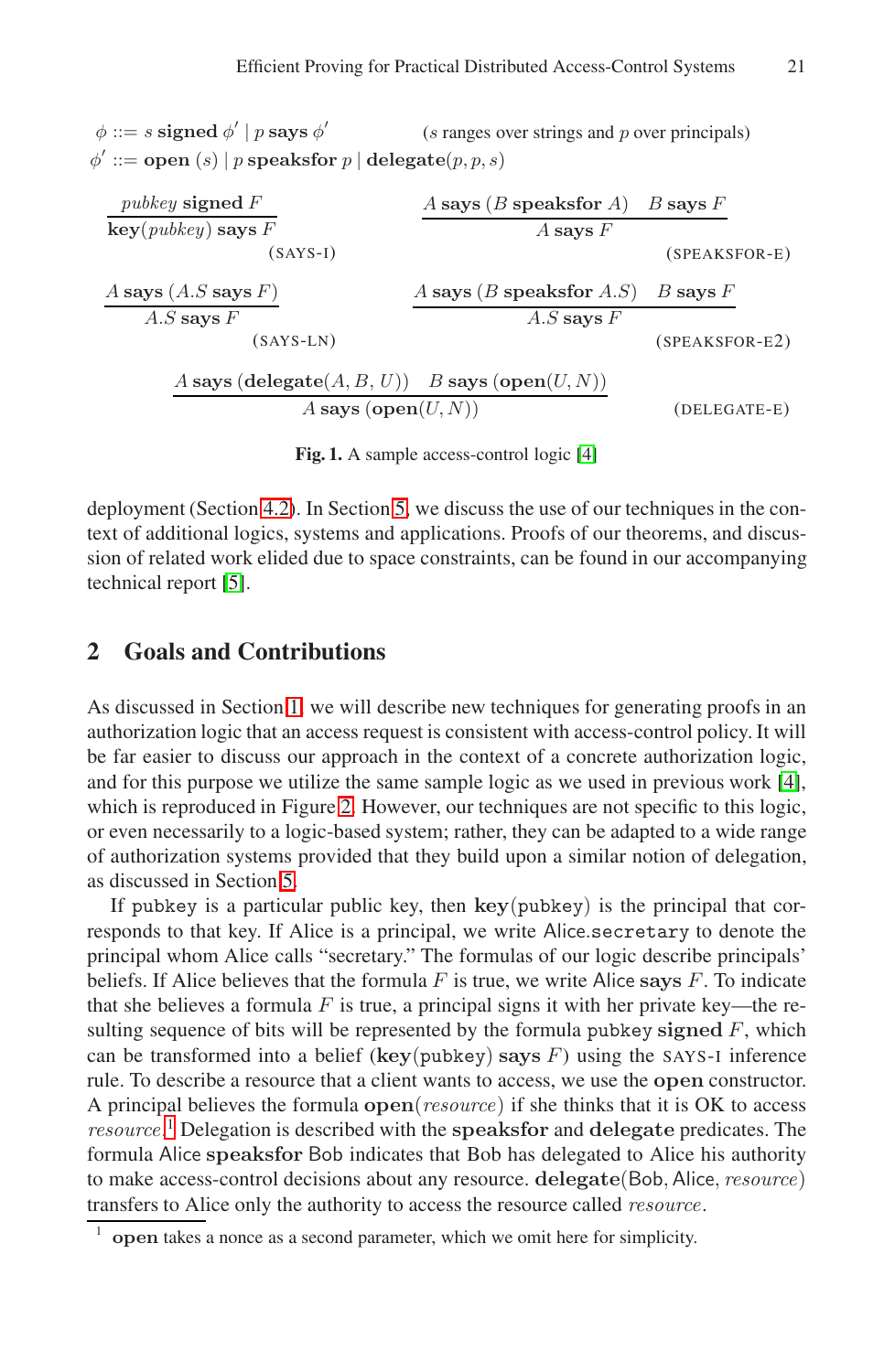#### <span id="page-3-0"></span>**2.1 Requirements**

To motivate our requirements, we use as an example a simple policy in use on a daily basis in our system. This policy is chosen for illustrative purposes; the performance advantage of our technique actually widens as the policy becomes more complicated (see Section 4.2). All the resources in our example are owned by our academic department, and so to access a resource (resource) one must prove that the department has authorized the access (Dept **says open**(resource)).

Alice is the manager in charge of a machine room with three entrances: door1, door2, and door3. To place her in charge, the department has created credentials giving Alice access to each door, e.g.,  $K_{\text{Dept}}$  **signed delegate**(Dept, Alice, door1). Alice's responsibilities include deciding who else may access the machine room. Instead of individually delegating access to each door, Alice has organized her security policy by (1) creating a group Alice.machine-room; (2) giving all members of that group access to each door (e.g., KAlice **signed delegate**([A](#page-17-2)lice, A[lice](#page-18-5).machine-room, door1)); and, finally, (3) making individuals like Bob members of the group  $(K_{Alice}$  **signed** (Bob **speaksfor** Alice.machine-room)).

Suppose that Charlie, who currently does not have access to the machine room, wishes to open one of the machine-room doors. When his smartphone contacts the door, it is told to prove Dept **says open**(door1). The proof is likely to require credentials created by the department, by Alice, and perhaps also by Bob, who may be willing to redelegate the authority he received from Alice.

Previous approaches to distributed proof generation (notably [4] and [21]) did not attempt to address three requirements that are crucial in practice. Each requirement may appear to be a trivial extension of some previously studied proof-generation algorithm. However, straightforward implementation attempts suffer from problems that lead to greater inefficiency than can be tolerated in practice, as will be detailed below.

**Credential creation.** Charlie will not be able to access door1 unless Alice, Bob, or the department creates a credential to make that possible. The proof-generation algorithm should intelligently guide users to create the "right" credential, e.g., KAlice **signed** ( Charlie **speaksfor** Alice.machine-room), based on other credentials that already exist. This increases the computation required, as the prover must additionally investigate branches of reasoning that involve credentials that have not yet been created.

**Exposing choice points.** When it is possible to make progress on a proof in a number of ways (i.e., by creating different credentials or by asking different principals for help), the choice points should be exposed to the user instead of being followed automatically. Exposing the choice points to the user makes it possible both to generate proofs more efficiently by taking advantage of the user's knowledge (e.g., Charlie might know that Bob is likely to help but Alice isn't) and to avoid undesired proving paths (e.g., bothering Alice at 3AM with a request to create credentials, when she has requested she not be). This increase in overall efficiency comes at a cost of increased local computation, as the prover must investigate all possible choice points prior to asking the user.

**Local proving.** Previous work showed that proof generation in distributed environments was feasible under the assumption that each principal attempted to prove only the formulas pertaining to her own beliefs (e.g., Charlie would attempt to prove formulas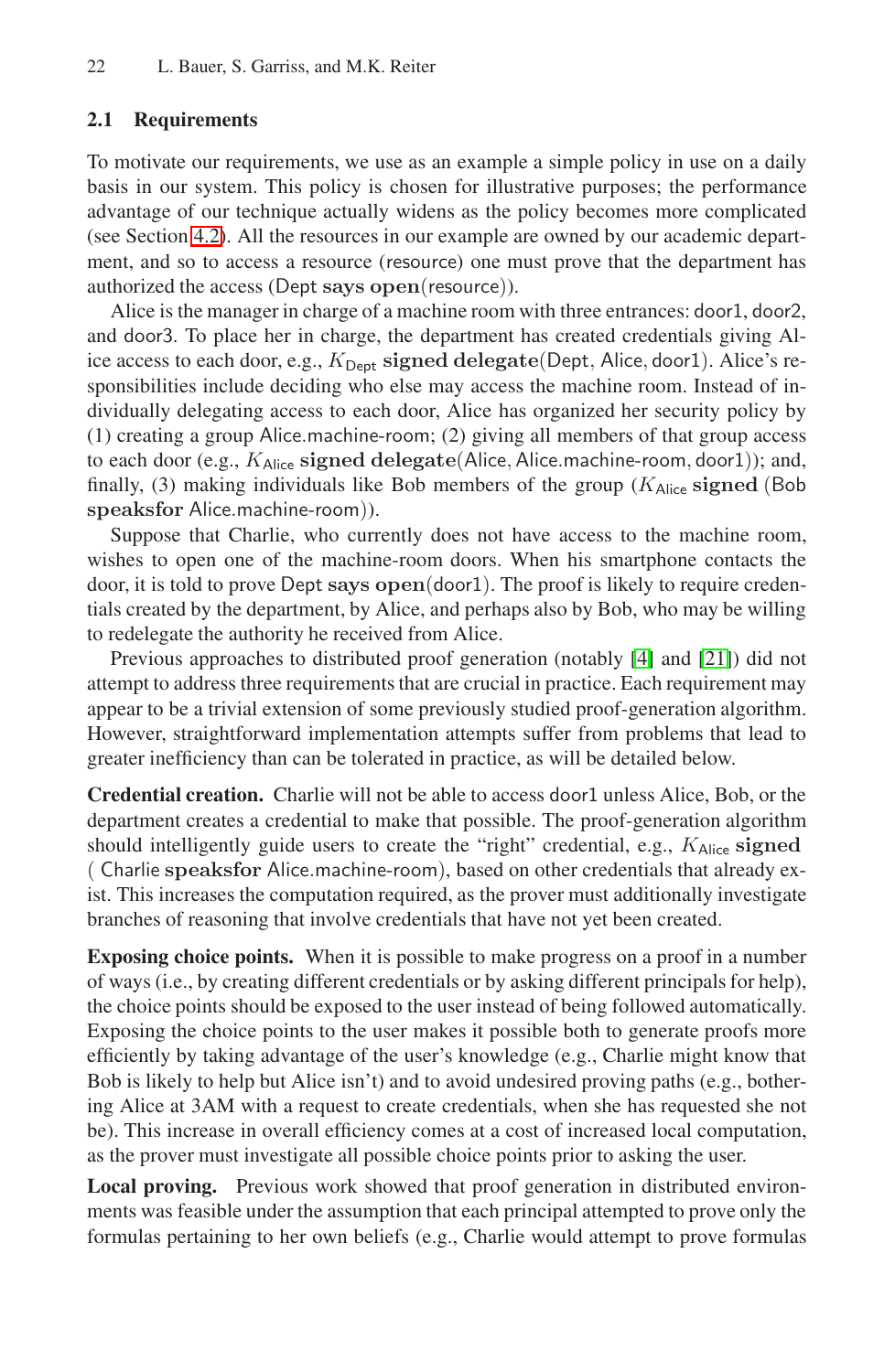like Charlie **says** F, but would immediately ask Bob for help if he had to prove Bob **says** G) [4]. In our example, if Charlie asks Alice for help, Alice is able to create sufficient credentials to prove Dept **says open**(door1), even though this proof involves reasoning about the department head's beliefs. Avoidin[g a](#page-10-0) request to the department head in this case improves the overall efficiency of proof generation, but in general requires Alice to try to prove all goals for which she would normally ask for help, again increasing the amount of local computation.

The increase in computation imposed by each requirement may seem reasonable, but when implemented as a st[raig](#page-3-0)htforward extension of previous work, Alice's prover running on a Nokia N70 smartphone will take over 5 *minutes* to determine the set of possible ways in which she can help Charlie gain access. Using the technique described in this paper, Alice is able to find the [most](#page-3-0) common options (see Section 3.3) in 2 seconds, and is able to find a provably complete set of options in well less than a minute.

#### **2.2 Insights**

We address the requirements outlined in Section 2.1 with a new distributed proving strategy that is both efficient in practice and that sacrifices no proving ability relative to prior approaches. The insights embodied in our new strategy are threefold and we describe them here with the help of the example from Section 2.1.

**Minimizing expensive proof steps.** In an effort to prove Dept **says open**(door1), suppose Charlie's prover directs a request for help to Alice. Alice's prover might decompose the goal Dept **says open**(door1)in various ways, some that would require the consent of the user Alice to create a new credential (e.g.,Alice **says** Charlie **speaksfor** Alice.machine-room) and others that would involve making a remote query (e.g., to Dept, since this is Dept's belief). We have found that naively pursuing such options inline, i.e., when the prover first encounters them, is not reasonable in a practical implementation, as the former requires too much user interaction and the latter induces too much network communication and remote proving.

We employ a *delayed* proof procedure that vastly improves on these alternatives for the policies we have experimented with in practice. Roughly speaking, this procedure strategically bypasses formulas that are the most expensive to pursue, i.e., requiring either a remote query or the local user consenting to signing the formula directly. Each such formula is revisited only if subsequent steps in the proving process show that proving it would, in fact, be useful to completing the overall proof. In this way, the most expensive steps in the proof process are skipped until only those that would actually be useful are determined. These useful steps may be collected and presented to the user to aid in the decision-making process.

**Precomputing delegation chains.** A second insight is to locally precompute and cache delegation chains using two approaches: the well-studied *forward chaining* algorithm [22] and *path compression*, which we introduce here. Unlike backward chaining, which recursively decomposes goals into subgoals, these techniques work forward from a prover's available credentials (its *knowledge base*) to derive both facts and metalogical implications of the form "if we prove Charlie **says** F, then we can prove David **says** F". By computing these implications off the critical path, numerous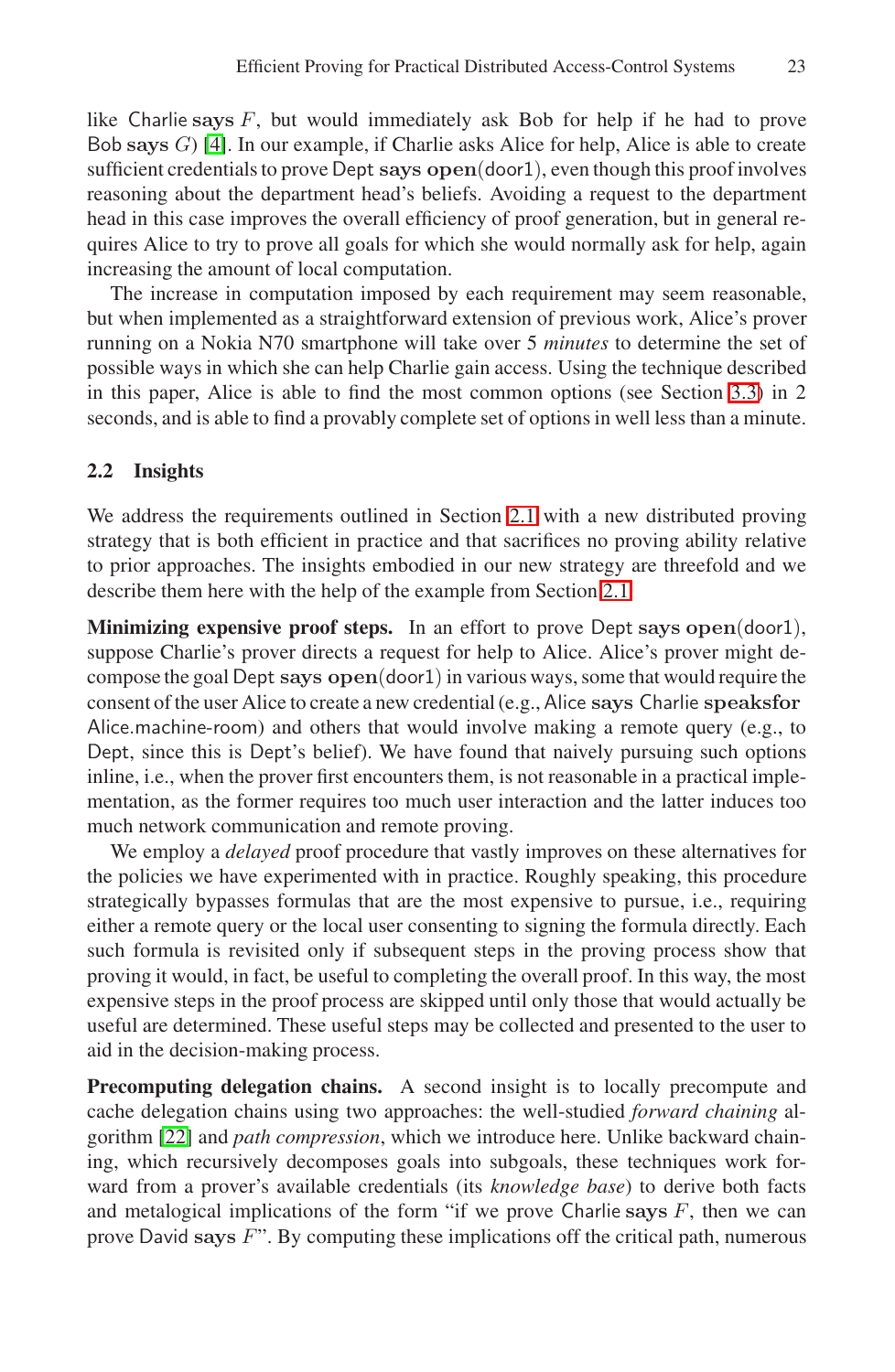lengthy branches can be avoided during backward chaining. While these algorithms can theoretically produce a knowledge base whose size is exponential in the number of credentials known, our evaluation indicates that in practice most credentials do not combine, and that the size of the knowledge base increases roughly linearly with the number of credentials (see Section 4.2). As we discuss in Section 3.3, the chief challenge in using precomputed results is to effectively integrate them in an exhaustive time-of-access proof search that involves hypothetical credentials.

If any credential should expire or be revoked, any knowledge derived from that credential will be removed from the knowledge base. Each element in the knowledge base is accompanied by an explicit derivation (i.e., a proof) of the element from credentials. Our implementation searches the knowledge base for any elements that are derived from expired or revoked credentials and removes them. Our technique is agnostic to the underlying revocation mechanism.

**Systematic tactic generation.** Another set of difficulties in constructing proofs is related to constructing the tactics that guide a backward-chaining prover in how it decomposes a goal into subgoals. One approach to constructing tactics is simply to use the inference rules of the logic as tactics. With a depth-limiter to ensure termination, this approach ensures that all possible proofs up to a certain size will be found, but is typically too inefficient for use on the critical path of an access because it may enumerate all possible proof shapes. A more efficient construction is to hand-craft a set of tactics by using multiple inference rules per tactic to create a more specific set of tactics [13]. The tactics tend to be designed to look for certain types of proofs at the expense of completeness. Additionally, the tactics are tedious to construct, and do not lend themselves to formal analysis. While faster than inference rules, the hand-crafted tactics can still be inefficient, and, more importantly, often suffer loss of proving ability when the policy grows larger or deviates from the ones that inspired the tactics.

A third insight of the approach we describe here is a new, *systematic* approach for generating tactics from inference rules. This contribution is enabled by the forward chaining and path compression algorithms mentioned above. In particular, since our prover can rely on the fact that all delegation chains have been precomputed, its tactics need not attempt to derive the delegation chains directly from credentials when generating a proof of access. This reduces the difficulty of designing tactics. In our approach, an inference rule having to do with delegation gives rise to two tactics: one whose chief purpose is to look up previously computed delegation chains, and another that identifies the manner in which previously computed delegation chains may be extended by [the](#page-6-1) creation of further credentials. All other inference rules are used directly as tactics.

# **3 Proposed Approach**

The prover operates over a *knowledge base* that consists of tactics, locally known credentials, and facts that can be derived from these credentials. The proving strategy we propose consists of three parts. First, we use the existing technique of forward chaining to extend the local knowledge base with all facts that it can derive from existing knowledge (Section 3.1). Second, a path-compression algorithm (which we introduce in Section 3.2) computes delegation chains that can be derived from the local knowledge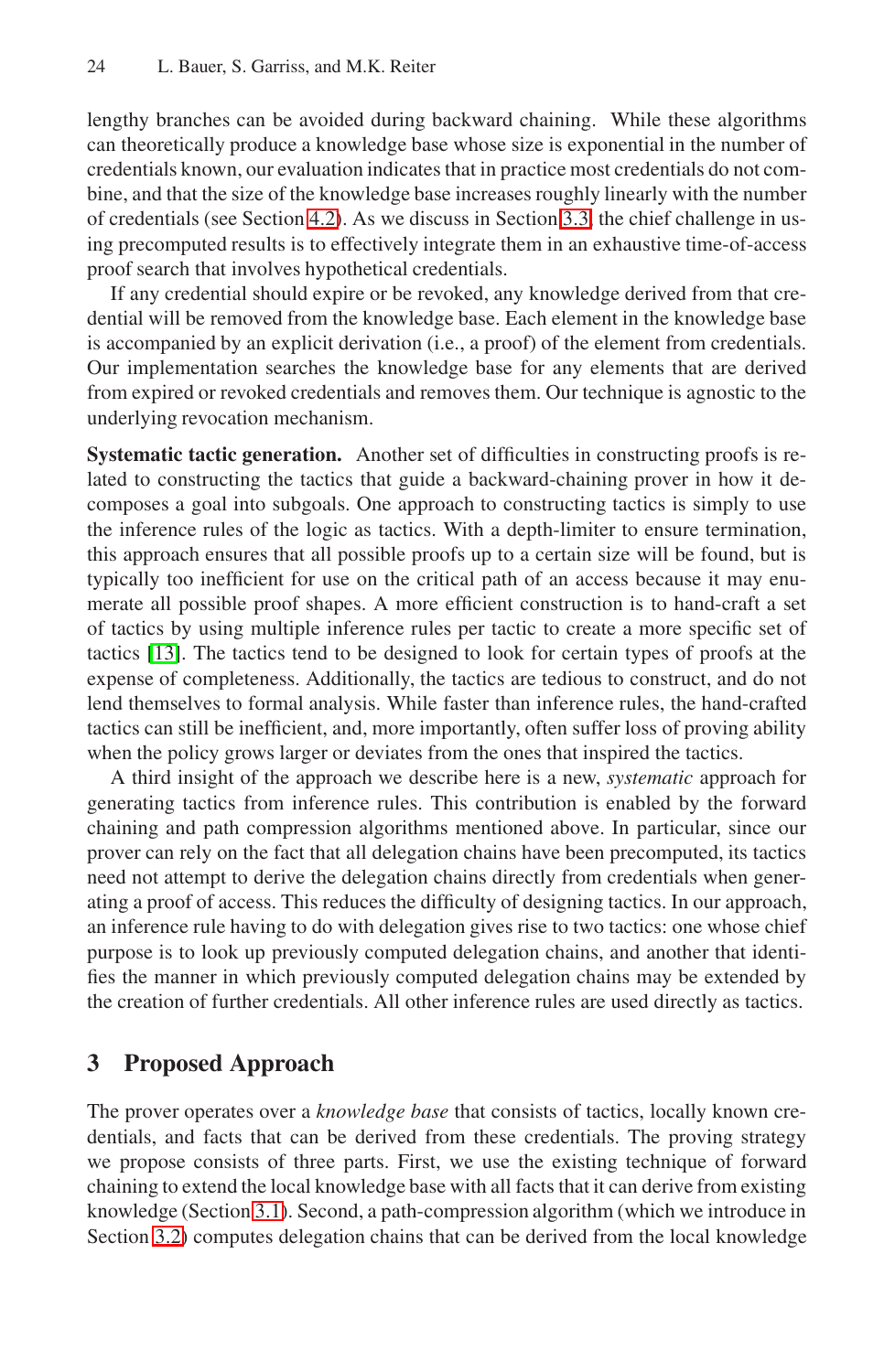base but that cannot be derived through forward chaining. Third, a backward-chaining prover uses our systematically generated tactics to take advantage of the knowledge generated by the first two steps to efficiently compute proofs of a particular goal (e.g., Dept **says open**(door1)) (Section 3.3).

<span id="page-6-1"></span>The splitting of the proving process into distinct pieces is motivated by the observation that if Charlie is trying to access door1, he is interested in minimizing the time between the moment he indicates his intention to access door1 and the time he is able to enter. Any part of the proving process that takes place *before* Charlie attempts to access door1 is effectively invisible to him. By completely precomputing certain types of knowledge, the backward-chaining prover can avoid some costly branches of investigation, thus reducing the time the user spends waiting.

### **3.1 Forward Chaining**

<span id="page-6-2"></span>Forward chaining (FC) is a well-studied proof-search technique in which all known ground facts (true formulas that do not contain free variables) are exhaustively combined using inference rules until either a proof of the formula contained in the query is found, or the algorithm reaches a fixed point from which no further inferences can be made. We use a variant of the algorithm known as incremental forward chaining [22] in which state is preserved across queries, allowing the incremental addition of a single fact to the knowledge base. The property we desire from FC [is](#page-18-6) *completeness*—that it finds a proof of every formula for which a proof can be found from the credentials in the knowledge base  $(KB)$ . More formally:

<span id="page-6-0"></span>**Theorem 1.** After each credential  $f \in KB$  h[as](#page-17-3) been incrementally added via FC, for *any*  $p_1 \t ... p_n \t KB$ , if  $(p_1 \wedge ... \wedge p_n) \supset q$  *then*  $q \in KB$ .

If forward chaining is invoked on a knowledge base for which there is no fixed point, the algorithm is not guaranteed to terminate. Because of this, forward chaining is frequently restricted to Datalog knowledge bases, for which it can be shown to be complete [22]. Our logic includes some functions that are not representable in Datalog, but we show that these functions are crafted to not affect completeness. For a proof of Theorem 1 and all other theorems in this paper, please see our technical report [5].

#### **3.2 Path Compression**

A *path* is a delegation chain between two principals A and B such that a proof of B **says** F implies that a proof of A **says** F can be found. Some paths are represented directly in the logic (e.g., B **speaksfor** A). Other paths, such as the path between A and C that results from the credentials  $K_A$  **signed** (B **speaksfor** A) and  $K_B$  **signed** (C **speaksfor** B), cannot be expressed directly—they are metalogical constructs, and cannot be computed by FC. More formally, we define a path as follows:

**Definition 1.** *A path*  $(A \text{ says } F, B \text{ says } F)$  *is a set of credentials*  $c_1, \ldots, c_n$  *and a proof*  $P$  *of*  $(c_1, \ldots, c_n, A$  **says**  $F$ )  $\supset B$  **says**  $F$ .

For example, the credential KAlice **signed** Bob **speaksfor** Alice will produce the path (Bob **says** F, Alice **says** F), where F is an unbound variable. Now, for any concrete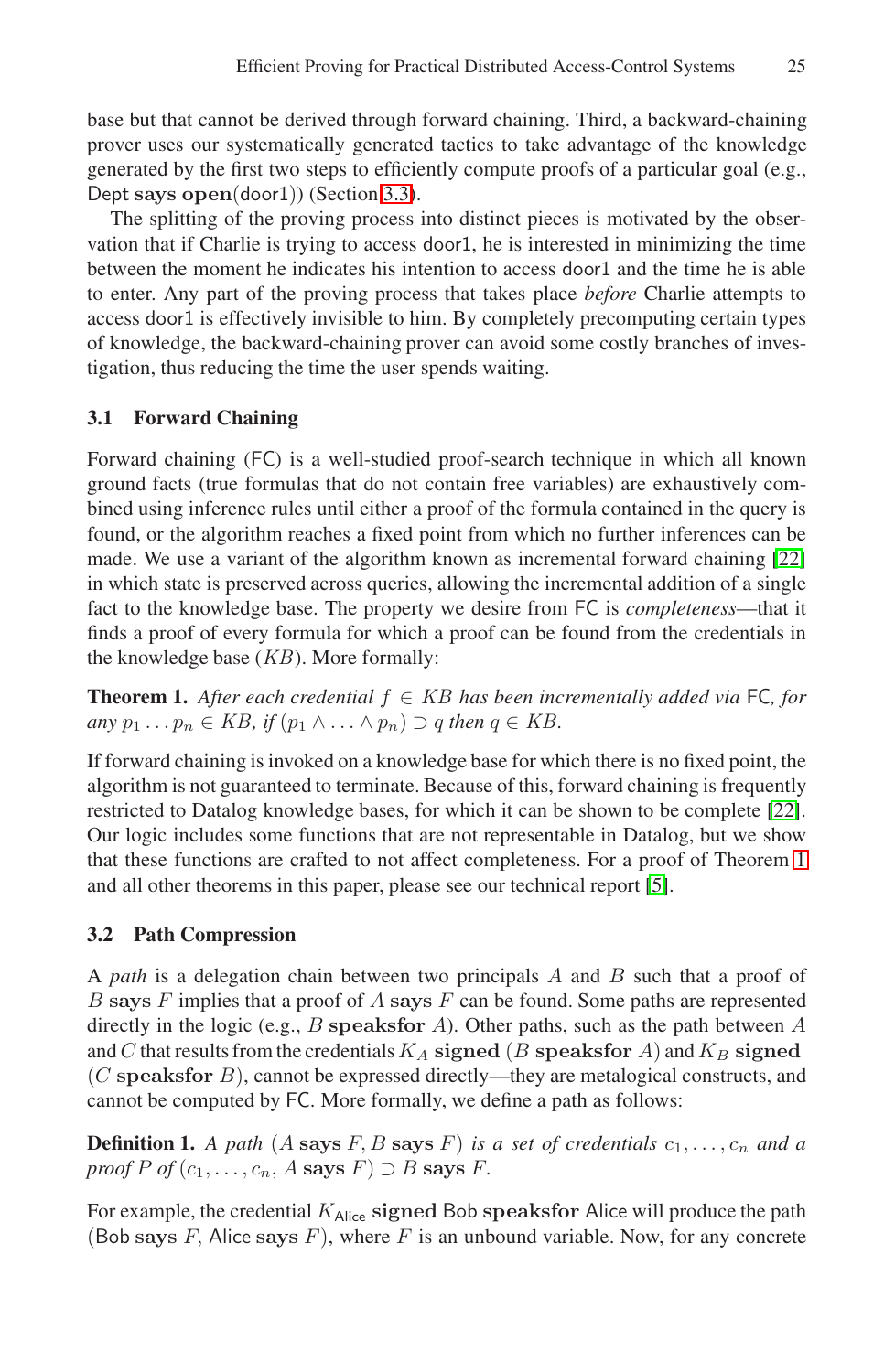```
0 global set paths \frac{1}{2} global set incomplete Paths \frac{1}{2} and \frac{1}{2} all known incomplete chains. \frac{1}{2} and \frac{1}{2} and \frac{1}{2} and \frac{1}{2} and \frac{1}{2} and \frac{1}{2} and \frac{1}{2} and \frac{1}{2} and
                                                                          /* All known incomplete chains. */2 PC(credential f)<br>3 if (cred ToPath(f) = \perp), return
3 if (\text{credToPath}(f) = \bot), return <br>
4 (x, y) \leftarrow depends-on (f) /* If input is a third-person delegation
4 (x,y) \leftarrow depends-on(f) /* If input is a third-person delegation,<br>5 if (((x,y) \neq \bot) \land \neg ((x,y) \in paths)) add it to incompletePaths. */
5 if (((x,y) \neq \bot) \land \neg ((x,y) \in paths))<br>6 incompletePaths \leftarrow incomplete6 incompletePaths ← incompletePaths ∪ (f, (x, y))<br>7 return
                return
8 (p,q) \leftarrow \text{credToPath}(f) /* Convert input credential into add-path((p,q)) a path. */
           \overline{\mathsf{add}\textrm{-path}((p,q))}10 foreach (f', (x', y'))/* Check if new paths make any
11 foreach (p'', q''')previously encountered third-
12 if ((\theta \leftarrow \text{unify}((x', y'), (p'', q''))person credentials useful. */
13 (p', q') \leftarrow \text{credToPath}(f')14 add-path((\textsf{subst}(\theta, p'), \textsf{subst}(\theta, q')))15 add-path(chain (p, q))
16 local set newPaths = \{\}<br>17 paths \leftarrow \text{union}((p, q), p)paths \leftarrow union((p,q), paths) /* Add the new path to set
18 newPaths \leftarrow union((p,q), newPaths) of paths. */
19 foreach (p', q') \in paths20 if((\theta \leftarrow \text{unify}(q, p))/* Try to prepend new path to
21 c \leftarrow (\textsf{subst}(\theta, p), \textsf{subst}(\theta, q'))) all previous paths. */
22 paths \leftarrow union(c, paths)<br>
23 newPaths \leftarrow union(c, pa)newPaths \leftarrow union(c, paths)24 foreach (p', q') \in paths25 for each (p'', q''')/* Try to append all new paths
26 if((\theta \leftarrow \text{unify}(q', p''))to all previous paths. */
27 c \leftarrow (\textsf{subst}(\theta, p'), \textsf{subst}(\theta, q''))28 paths \leftarrow union(c, paths)
```
**Fig. 2.** PC, an incremental path-compression algorithm

<span id="page-7-11"></span><span id="page-7-0"></span>formula g, if Bob **says** g is true, we can conclude Alice **says** g. If Bob issues the credential  $K_{\text{Bob}}$  **signed delegate**(Bob, Charlie, resource), then we can construct the path (Charlie **says open**(resource), Bob **says open**(resource)). Since the conclusion of the second path unifies with the premise of the first, we can combine them to construct the path (Charlie **says open**(resource), Alice **says open**(resource)). Unlike the two credentials above, some delegation credenti[als](#page-7-0) represent a meaningful path only if another path already exists. For example, Alice could delegate authority to Bob on behalf of Charlie (e.g., KAlice **signed delegate**(Charlie, Bob,resource)). This credential by itself is meaningless because Alice lacks the authority to speak on Charlie's behalf. We say that this credential *depends on* the existence of a path from Alice to Charlie, because this path would give Alice the authority to speak on Charlie's behalf. Consequently, we call such credentials *dependent*, and others *independent*.

**Algorithm.** Our path compression algorithm, shown in Figure 2, is divided into two subroutines: PC and add-path. The objective of PC is to determine if a given credential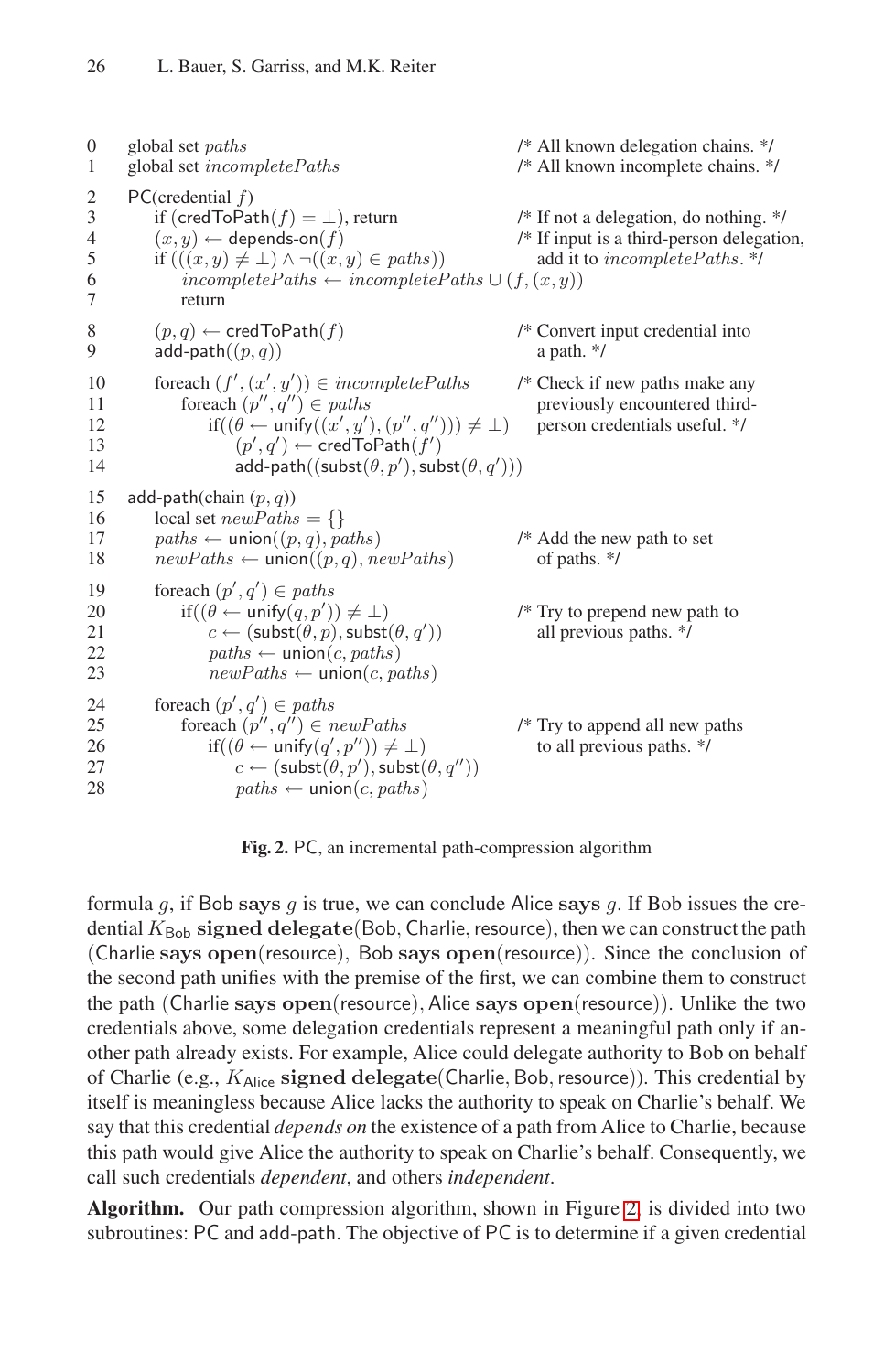represents a meaningful p[ath](#page-7-2), and, if so, add it to the set of known paths by invoking add-path. add-path is responsible for constructing all other possible paths using this new path, and for addin[g all](#page-7-3) [new](#page-7-4) paths to the knowledge base. The subroutine subst performs a free-variable su[bsti](#page-7-5)[tutio](#page-7-6)n and unify returns the most general substitution (if one exists) that, when applied to both par[ame](#page-7-7)ters, produces equivalent formulas.

PC ignores any credential that does not contain a delegation statement (Line 3 of Figure 2). If a new cre[den](#page-7-8)[tial](#page-7-9) does not depend on another path, or depends on a path that exists, it will be passed to add-path (Line 9). If the credential depends on a path that does no[t ex](#page-7-10)[ist,](#page-7-11) the credential is instead stored in incompletePaths for later use (Lines 5–7). Whenever a new path is added, PC must check if any of the credentials in incompletePaths are now meaningful (Lines  $10-12$ ), and, if so, covert them to paths and add the result to the knowledge base (Lines 13–14).

<span id="page-8-1"></span>After adding the new path to the global set of paths (Line 17), add-path finds the already-computed paths that can be appended to the new path, appends them, and adds the resulting paths to the global set (Lines 19–23). Next, add-path finds the existing paths that can be prepended to the paths created in the first step, prepends them, and saves the resulting paths (Lines 24–28). To prevent cyclic paths from being saved, the union subroutine adds a path only if the path does not represent a cycle. That is, union( $(p,q)$ , S) returns S if unify $(p,q) \neq \bot$ , and  $S \cup \{(p,q)\}\$  otherwise.

**Completeness of** PC**.** The property we desire of PC is that it constructs all possible paths that are derivable from the credentials it has been given as input. We state this formally below.

<span id="page-8-0"></span>**Theorem 2.** If PC has completed on KB, then fo[r a](#page-7-3)[ny](#page-7-6) A, B such that  $A \neq B$ , if for *some*  $F(B \text{ says } F \supset A \text{ says } F)$  *then*  $(B \text{ says } F, A \text{ says } F) \in KB$ .

For the proof of Theorem 2, please see our technical report [5]. Informally: We first show that add-path will combine all paths that can be combined—that is, for any paths  $(p, q)$  and  $(p', q')$  if q unifies with p' then the path  $(p, q')$  will be added. We then show that for all credentials that represent a path, add-path is immediately invoked for independent credentials (Line 9), and all credentials that depend on the existence of another path are passed to add-path whenever that path becomes known (Lines 10–14).

#### **3.3 Backward Chaining**

Backward-chaining provers are composed of tactics that describe how formulas might be proved and a backward-chaining engine that uses tactics to prove a particular formula. The backward-chaining part of our technique must perform two novel tasks. First, the backward-chaining engine needs to expose choice points to the user. At each such point the user can select, e.g., which of several local credentials to create, or which of several principals to ask for help. Second, we want to craft the tactics to take advantage of facts precomputed through forward chaining and path compression to achieve greater efficiency and better coverage of the proof space than previous approaches.

**Delayed backward chaining.** While trying to generate a proof, the prover may investigate subgoals for which user interaction is necessary, e.g., to create a new credential or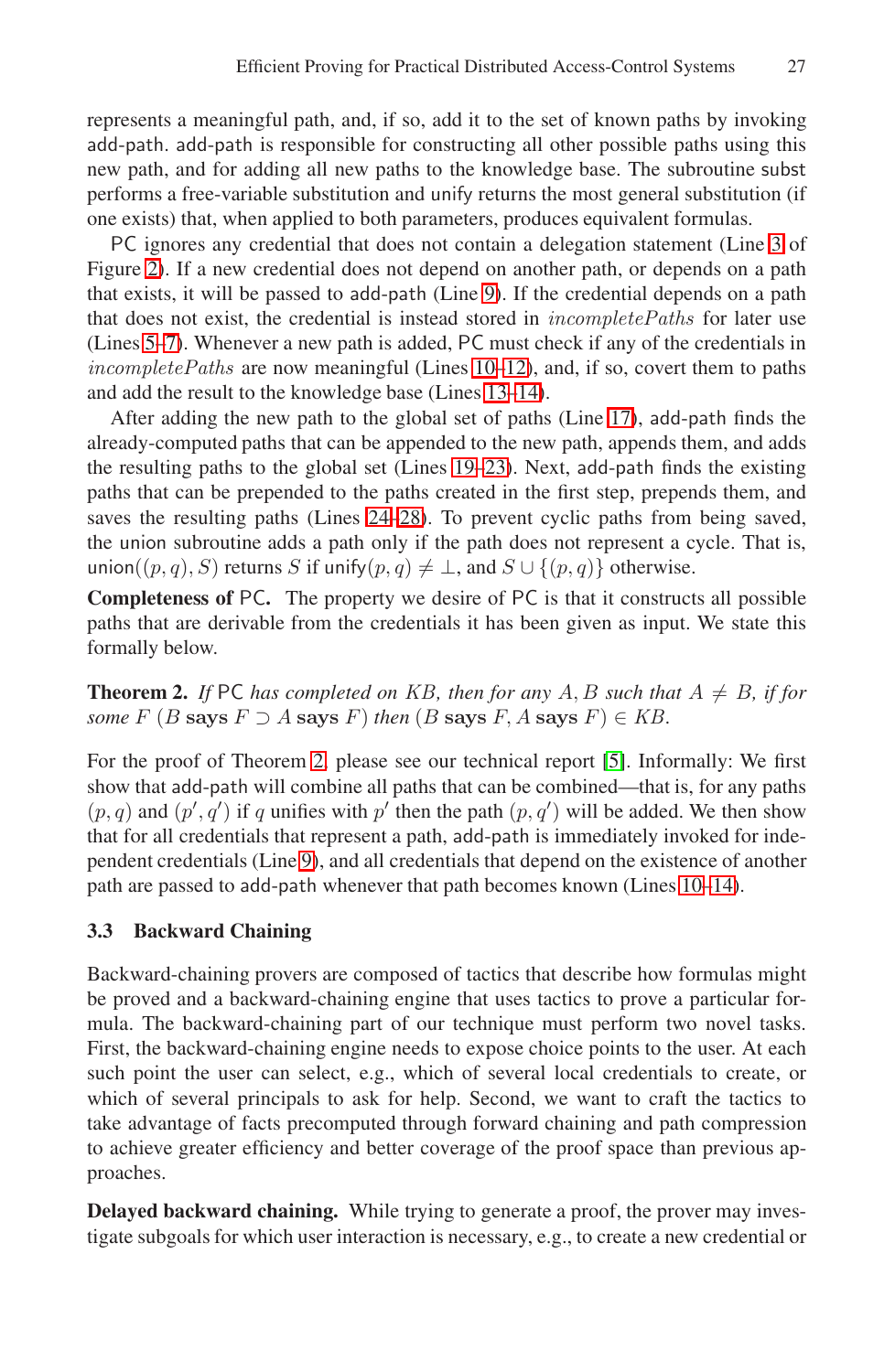to determine the appropriate remote party to ask for help. We call these subgoals *choice subgoals*, since they will not be investigated unless the user explicitly chooses to do so. The distributed theorem-proving approach of our previous work [4] attempted to pursue each choice subgoal as it was discovered, thus restricting user interaction to a series of yes or no questions. Our insight here is to pursue a choice subgoal only after all other choice subgoals have been identified, thus *delaying* the proving of all choice subgoals until input can be solicited from the user. This affords the user the opportunity to guide the prover by selecting the choice subgoal that is most appropriate to pursue first.

<span id="page-9-0"></span>Converting the algorithm from previous work to the delayed strategy is straightforward. Briefly, the delayed algorithm operates by creating a placeholder proof whenever it encounters a choice subgoal. The algorithm then backtracks and attempts to find alternate solutions, returning if it discovers a proof that does not involve any choice subgoals. If no such proof is found, the algorithm will pres[ent](#page-17-3) the list of placeholder proofs to the user, who can decide which one is most appropriate to pursue first. As an optimization, heuristics may be employed to sort or prune this list. As another optimization, the prover could determine whether a choice subgoal is worth pursing by attempting to complete the remainder of the proof before interacting with the user. This algorithm will identify a choice subgoal for every remote request made by previous approaches, and will additionally identify a choice s[ub](#page-6-2)goal for every locally creatable credential such that the creation of the credential would allow the completion of the proof from local knowledge. For a more detailed description, please see our technical report [5].

**Tactics.** In constructing a set of tactics to be used by our backward-chaining engine, we have two goals: the tactics should make use of facts precomputed by FC and PC, and they should be generated systematically from the inference rules of the logic.

If a formula  $F$  can be proved from local credentials, and all locally known credentials have been incrementally added via FC, then, by [The](#page-15-0)orem 1, a proof of  $F$  already exists in the knowledge base. In this case, the backward-chaining component of our prover need only look in the knowledge base to find the proof. Tactics are thus used only when  $F$  is not provable from local knowledge, and in that case their role is to identify choice subgoals to present to the user.

Since the inference rules that describe delegation are the ones that indirectly give rise to the paths precomputed by PC, we need to treat those [sp](#page-9-1)ecially when generating tactics; all other inference rules are imported as tactics directly. We discuss here only delegation rules with two premises; for further discussion see Section 5.

<span id="page-9-1"></span>Inference rules about delegation typically have two premises: one that describes a delegation, and another that allows the delegated permission to be exercised. Since tactics are applie[d](#page-17-3) [o](#page-17-3)nly when the goal is not provable from local knowledge, one of the premises must contain a choice subgoal. For each delegation rule, we construct two tactics: (1) a *left* tactic for the case when the choice subgoal is in the delegation premise, and (2) a *right* tactic for the case when the choice subgoal is in the other premise.2 We call tactics generated in this manner LR tactics.

<sup>&</sup>lt;sup>2</sup> For completeness, if there are choice subgoals in both premises, one will be resolved and then the prover will be rerun (see [5] for details). In practice, we have yet to encounter a circumstance where a single round of proving was not sufficient.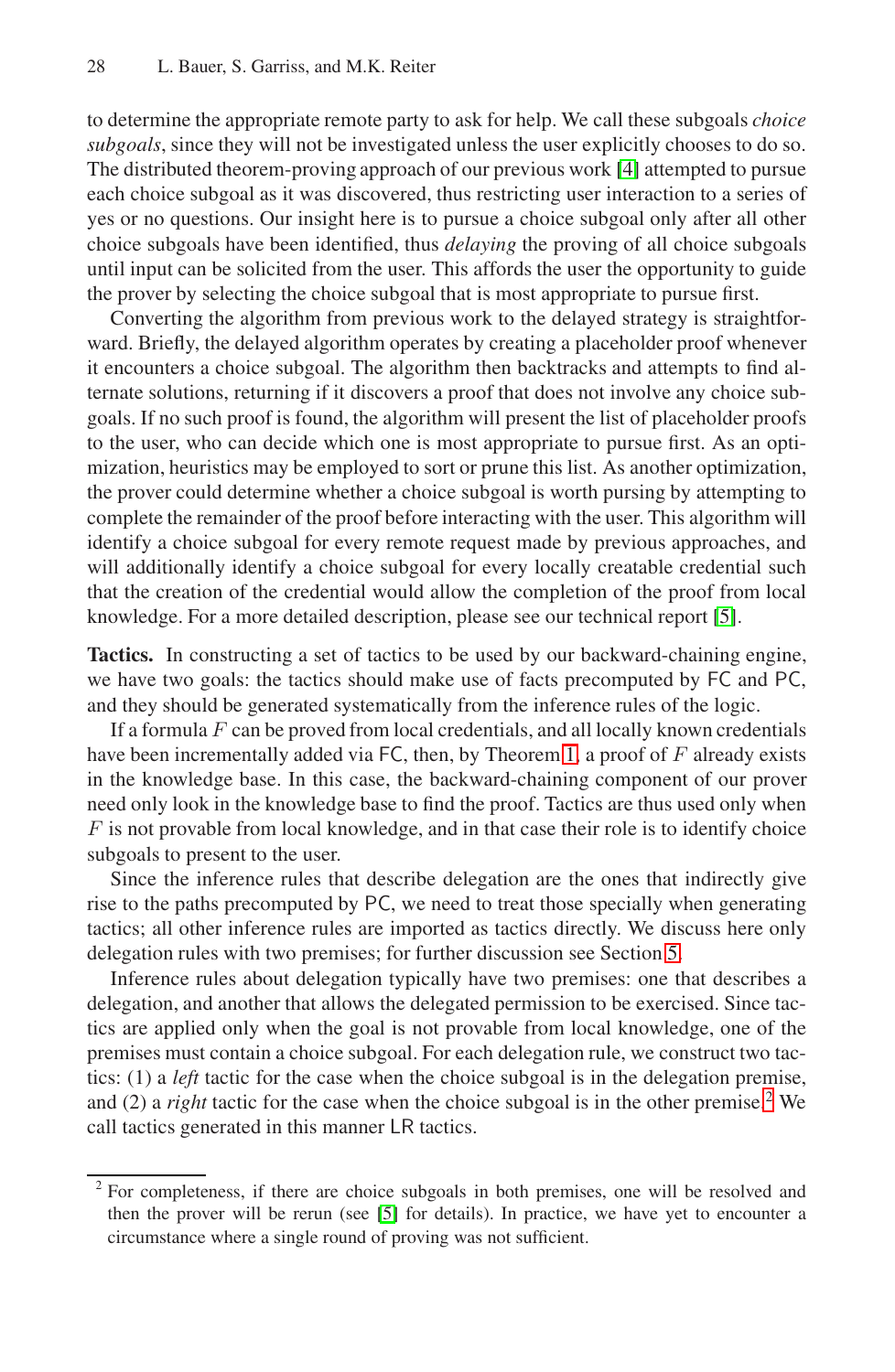<span id="page-10-0"></span>

|              | A says $(B$ speaksfor $A$ $B$ says $F$                                                    |                                                                                 |  |
|--------------|-------------------------------------------------------------------------------------------|---------------------------------------------------------------------------------|--|
|              | A says $F$                                                                                | (SPEAKSFOR-E)                                                                   |  |
| left tactic  | prove $(A$ says $F)$ :- pathLookup $(B$ says $F, A$ says $F$ ),<br>prove $(B$ says $F$ ). |                                                                                 |  |
| right tactic | factLookup( $B$ says $F$ ).                                                               | prove $(A$ says $F)$ :- proveWithChoiceSubgoal $(A$ says $(B$ speaksfor $A)$ ), |  |

**Fig. 3.** Example construction of LR tactics from an inference rule

The insight behind the left tactic is that instead of looking for complete proofs of the delegation premise in the set of facts in the knowledge base, it looks for proofs among the paths precomputed by PC, thus following an arbitrarily long delegation chain in one step. The premise exercising the delegation is then proved normally, by recursively applying tactics to find any remaining choice subgoals. Conversely, the right tactic assumes that the delegation premise can be proved only with the use of a choice subgoal, and restricts the search to only those proofs. The right tactic may then look in the knowledge base for a proof of the right premise in an effort to determine if the choice subgoal is useful to pursue.

Figure 3 shows an inference rule and the two tactics we construct from that rule. All tactics are constructed as *prove* predicates, and so a recursive call to *prove* may apply tactics other than the two shown. The *factLookup* and *pathLookup* predicates inspect the knowledge base for facts produced by FC and paths produced by PC. The *proveWithChoiceSubgoal* acts like a standard *prove* predicate, but restricts the search to discard any proofs that do not involve a choice subgoal. We employ rudimentary cycle detection to prevent repeated application of the same right rule.

**Optimizations to** LR**.** The dominant computational cost of running a query using LR tactics is repeated applications of right tactics. Since a right tactic handles the case in which the choice subgoal represents a delegation, identifying the choice subgoal involves determining who is allowed to create delegations, and then determining on whose behalf that person wishes to delegate. This involves exhaustively searching through all paths twice. However, practical experience with our deployed system indicates that people rarely delegate on behalf of anyone other than themselves. This allows us to remove the second path application and trade completeness for speed in finding the most common proofs. If completeness is desired, the optimized set of tactics could be run first, and the complete version could be run afterwards. We refer to the optimized tactics as LR'. This type of optimization is made dramatically easier because of the systematic approach used to construct the LR tactics.

**Alternative approaches to caching.** Naive constructions of tactics perform a large amount of redundant computation both within a query and across queries. An apparent solution to this problem is to cache intermediate results as they are discovered to avoid future recomputation. As it turns out, this type of caching does not improve performance, and even worsens it in some situations. If attempting to prove a formula with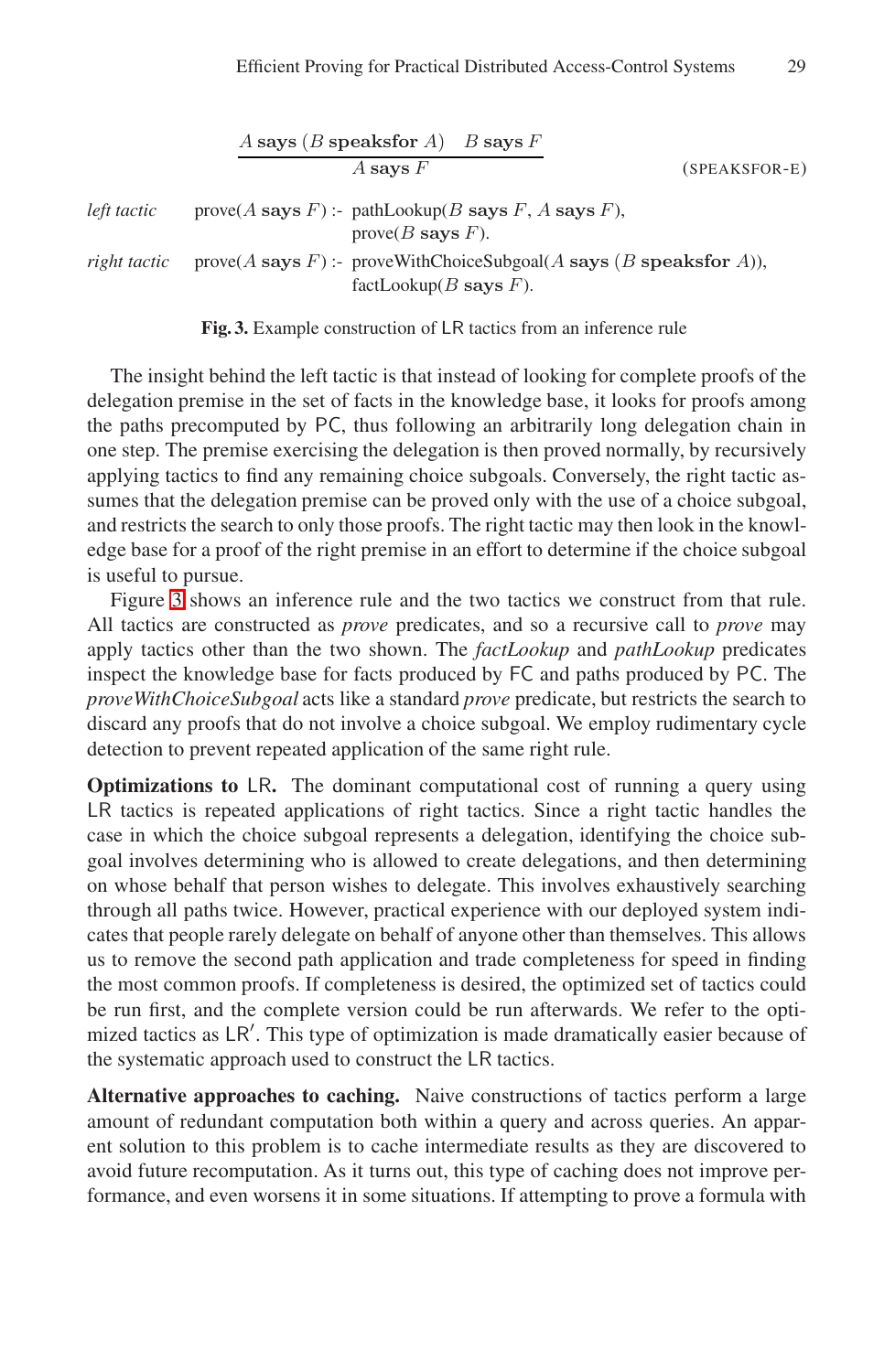<span id="page-11-0"></span>an unbound variable, an exhaustive search requires that all bindings for that variable be investigated. Cached proofs will be used first, but as the cache is not necessarily allinclusive, tactics must be applied as well. These tactics in turn will re-derive the proofs that are in cache. Another approach is to make caching part of the proving engine (e.g., Prolog) itself. Tabling algorithms [10] provide this and other useful properties, and have well-established implementations (e.g., http://xsb.sourceforge.net/). However, this approach precludes adding to cache proofs that are discovered via different pr[ov](#page-11-0)ing techniques (e.g., FC, PC, or a [rem](#page-17-3)ote prover using a different set of tactics).

**Completeness of** LR**.** Despite greater efficiency, LR tactics have strictly greater proving ability than the depth-limited inference rules. We state this formally below.

**Theorem 3.** *Given one prover whose tactics are depth-limited inference rules (*IR*), and a second prover that uses* LR *tactics along with* FC *and* PC*, if the prover using* IR *tactics finds a proof of goal* F*, the prover using* LR *tactics will also find a proof of* F*.*

For the proof of Theorem 3, please see our technical report [5]. Informally: We first show show that provers using LR and IR are locally equivalent—that is, if IR finds a complete proof from local knowledge then LR will do so as well and if IR identifies a choice subgoal then LR will identify the same choice subgoal. We show this by first noting that if IR finds a complete proof from local knowledge, then a prover using LR will have precomputed that same proof using FC. We show that LR and IR find the same choice subgoals by induction over the size of the proof explored by IR and noting that left tactics handle the case where the proof of the right premise of an inference rule contains a choice subgoal and that right tactics handle the case where the the left premise contains a choice subgoal. Having shown local equivalence, we can apply induction over the number of remote requests made to conclude that a prover using LR will find a proof of  $F$  if a prover using IR finds a proof of  $F$ .

# **4 Empirical Evaluation**

Since the usability of the distributed access-control system as a whole depends on the timeliness with which it can generate a proof of access, the most important evaluation metric is the amount of time it takes either to construct a complete proof, or, if no complete proof can be found, to generate a list of choices to give to the user. We also consider the number of subgoals investigated by the prover and the size of the knowledge base produced by FC and PC. The number of subgoals investigated represents a coarse measure of efficiency that is independent of any particular Prolog implementation.

We compare the performance of five proving strategies: three that represent previous work and two (the combination of  $FC$  and  $PC$  with either  $LR$  or  $LR'$ ) that represent the strategies introduced here. The strategies that represent previous work are backward chaining with depth-limited inference rules (IR), inference rules with basic cycle detection (IR-NC), and hand-crafted tactics (HC). HC evolved from IR during our early deployment as an effort to improve the efficiency of the proof-generation process. As such, HC represents our best effort to optimize a prover that uses only backward chaining to the policies used in our deployment, but at the cost of theoretical completeness.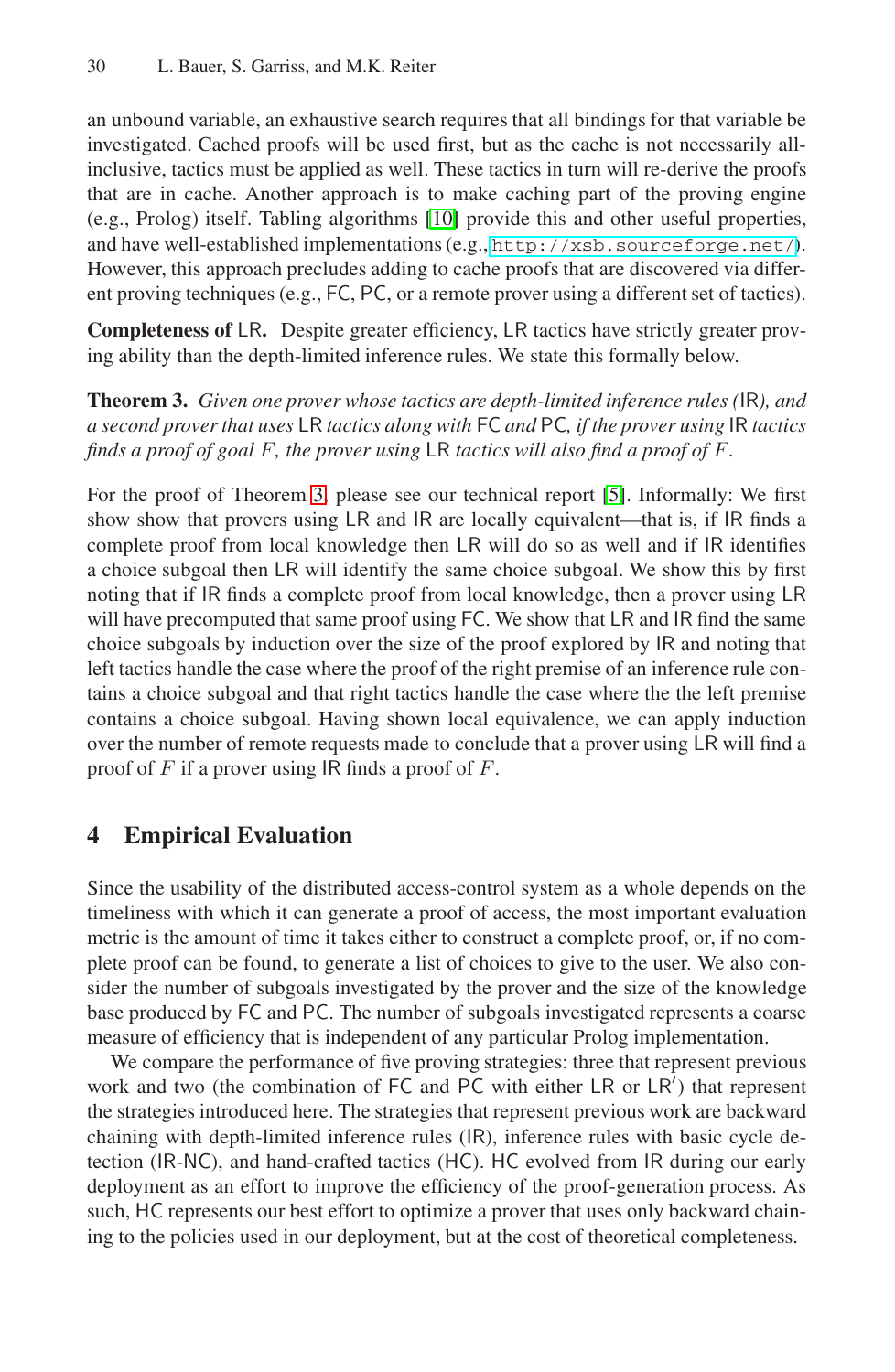We analyze two s[cenarios:](http://www.ugosweb.com/jiprolog/) [the](http://www.ugosweb.com/jiprolog/) [first](http://www.ugosweb.com/jiprolog/) [represents](http://www.ugosweb.com/jiprolog/) [the](http://www.ugosweb.com/jiprolog/) [running](http://www.ugosweb.com/jiprolog/) [exa](http://www.ugosweb.com/jiprolog/)mple presented pre[viously \(which](http://www.swi-prolog.org/) is drawn from our deployment), and the second represents the policy described by our previous work [4], which is indicative of a larger deployment. As explained in Section 4.2, these large policies are the most challenging for our strategy.

<span id="page-12-0"></span>Our system is built using Java Mobile Edition (J2ME), and the prover is written in Prolog. We perform simulations on two devices: a Nokia N70 smartphone, which is the device used in our deployment, and a dual 2.8 Ghz Xeon workstation with 1 GB of memory. Our Prolog interpreter for the N70 is JIProlog (http://www.ugosweb.com/jiprolog/) due to its compatibility with J2ME. Simulations run on the workstation use SWI-Prolog (http://www.swi-prolog.org/).

#### **4.1 Running Example**

**Scenario.** As per our running example, Alice controls access to a machine room. We simulate a scenario in which Charlie wishes to enter the machine room for the first time. To do so, his prover will be asked to generate a proof of Dept **says open**(door1). His prover will immediately realize that Dept should be asked for help, but will continue to reason about this formula using local knowledge in the hope of finding a proof without making a request. Lacking sufficient authority, this local reasoning will fail, and Charlie will be presented with the option to ask Dept for help. Preferring not to bother the department head, Charlie will decide to ask his manager, Alice, directly.

Creating a complete proof in this scenario requires three steps: (1) Charlie's prover at-

<span id="page-12-1"></span>tempts to construct a proof, realizes that help is necessary, and asks Alice, (2) Alice's phone constructs a proof containing a delegation to Charlie, and (3) Charlie assembles Alice's response into a final proo[f.](#page-12-1) As Alice's phone holds the most complic[ate](#page-12-1)d policy, step 2 dominates the total time required to find a proof.

<span id="page-12-2"></span>**Policy.** The policy for this scenario is expressed in the credentials known to [A](#page-7-2)[lice](#page-7-14) and Charlie, shown in Figures 4 and  $K_{\text{Depth}}$  **signed** (**delegate**(Dept, Alice, door1))  $K<sub>Det</sub>$  **signed** (**delegate**(Dept, Alice, door2))  $K_{\text{Depth}}$  **signed** (**delegate**(Dept, Alice, door3))

- 3 KAlice **signed delegate**(Alice, Alice.machine-room, door1)
- 4 KAlice **signed delegate**(Alice, Alice.machine-room, door2)
- $K_\mathsf{Alice}$  signed delegate $(\mathsf{Alice}, \mathsf{Alice}$  machine-room, door $3)$  $K_{Alice}$  signed (Bob speaksfor Alice.machine-room)
- $K_{Alice}$  signed (David speaksfor Alice.machine-room)
- $K_{Alice}$  signed (Elizabeth speaksfor Alice.machine-room)
- 
- 9 KDept **signed delegate**(Dept, Alice, office)  $K_{\text{Depth}}$  **signed** (**delegate**(Dept, Dept.residents, lab-door))
- 11 K<sub>Dept</sub> signed (Alice **speaksfor** Dept.residents)<br>12 K<sub>Charlie</sub> **signed open**(door1)
	- $K_{\text{Charlie}}$  signed open(door1)

#### **Fig. 4.** Credentials on Alice's phone

13 [K](#page-7-12)[Dep](#page-7-13)t **signed** (**delegate**(Dept, Dept.residents, lab-door))

- 14 KDept **signed** (Charlie **speaksfor** Dept.residents)
- 15 KCharlie **signed open**(door1)

#### **Fig. 5.** Credentials on Charlie's phone

5. The first six credentials of Figure 4 represent the delegation of access to the machine-room doors from the department to Alice, and her redelegation of these resources to the group Alice.machine-room. Credentials 6–8 indicate that the group Alice.machine-room already includes Bob, David, and Elizabeth. Notably, Alice has not yet created a credential that would give Charlie access to the machine room. We will analyze the policy as is, and with the addition of a credential that adds Charlie to the machine-room group. Credentials 9–11 deal with other resources that Alice can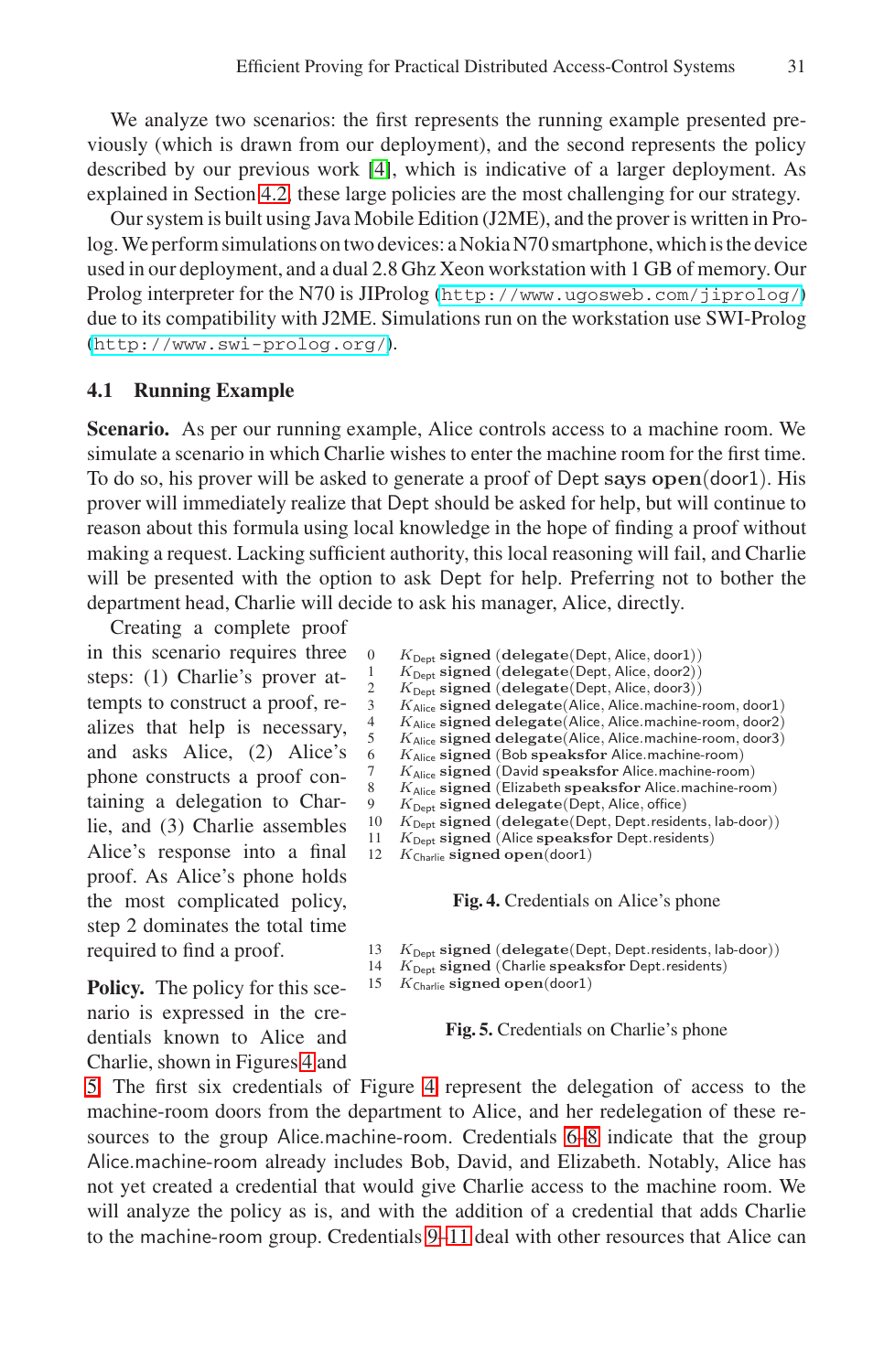<span id="page-13-0"></span>



**Fig. 6.** Alice's prover generates complete proof or list of cred[ent](#page-12-1)ials t[ha](#page-12-2)t Alice can create

**Fig. 7.** Aggregate proving time: Charlie's before help request + Alice's + Charlie's after help request

access. The final credential is given to Alice when Charlie asks her for help: it indicates C[ha](#page-13-0)rlie's desire to open door1.

Charlie's policy (Figure 5) is much simpler. He has access to a shared lab space through his membership in the group Dept.residents, to which the department has delegated access. He has no credentials pertaining to the machine room.

The only credential in Figures 4 and 5 that was created at the time of access is the one indicating Charlie's desire to access door1. This means that FC and PC have already been run on all other cred[en](#page-13-0)tials.

**Performance.** Figure 6 describes the proving performance experienced by Alice when she attempts to help Charlie. Alice wishes to delegate authority to Charlie by giving him membership in the group Alice.machine-room. We show performance for the case where this credential does not yet exist, and the case where it does. In both cases, Alice's phone is unable to complete a proof with either IR or IR-NC as both crash due to lack of memory after a significant amount of computation. To demonstrate the relative performance of IR and IR-NC, Figure 6 includes (on a separate y-axis) results collected on a workstation. IR, IR-NC, and HC were run with a depth-limit of 7, chosen high enough to find all solutions on this policy.

In the scenario where Alice has not yet delegated authority to Charlie, HC is over six times slower than LR, and more than two orders of magnitude slower than LR'. If Alice has already added Charlie to the group, the difference in performance widens. Since FC finds all complete proofs, it finds the proof while processing the credentials supplied by Charlie, so the subsequent search by  $LR$  and  $LR'$  is a cache lookup. The result is that a proof is found by LR and LR' almost 60 times faster than HC. When run on the workstation, IR and IR-NC are substantially slower than even HC.

Figure 7 shows the total time required to generate a proof of access in the scenario where Alice must reactively create the delegation credential (IR and IR-NC are omitted as they crash). This consists of Charlie's initial attempt to generate a proof, Alice's proof generation that leads to the creation of a new credential, and Charlie assembling Alice's reply into a final proof. The graph also shows the division of computation between the incremental algorithms FC and PC and the backward search using tactics. In overall computation, HC is six times slower than  $LR$  and 60 times slower than  $LR'$ . This does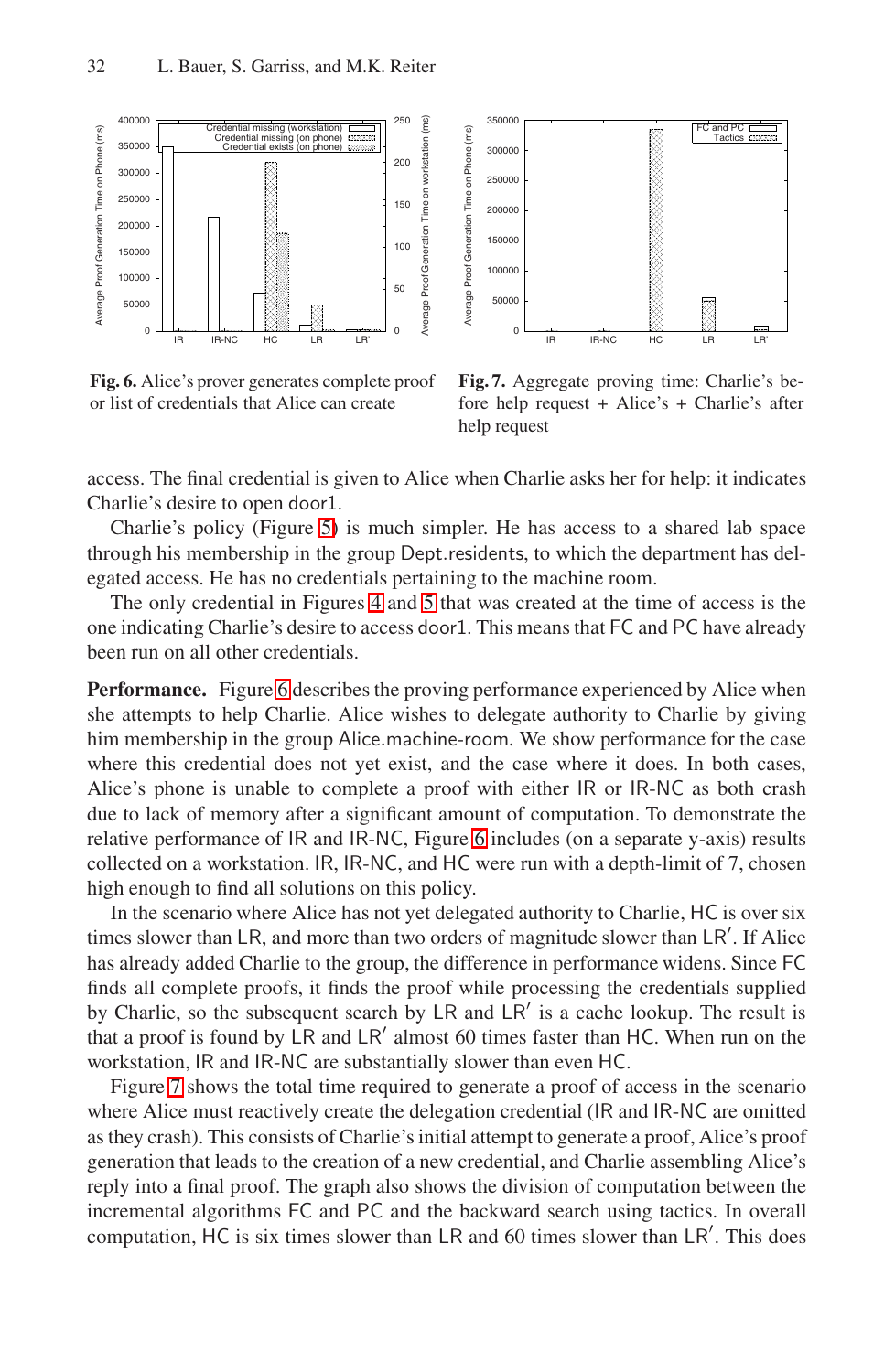not include the transit time between phones, or the time spent waiting for users to choose between different options.

<span id="page-14-0"></span>Since computation time is dependent on the Prolog implementation, as a more general metric of efficiency we also measure the number of formulas investigated by each strategy. Figure 8 shows the total number of formulas investigated (including redundant computation) and the number of unique formulas investigated (note that each is measured on a separate y-axis).  $LR$  and  $LR'$  not only investigate fewer unique formulas than previous approaches, but drastically reduce the amount of redundant computation.



**Fig. 8.** Formulas investigated by Alice

#### **4.2 Large Policies**

Although our policy is a real one used in practice, in a widespread deployment it is likely that policies will become more complicated, with users having credentials for dozens of resources spanning multiple organizations. Our primary metric of evaluation is proof-generation time. Since backward chaining only considers branches, and hence credentials, that are relevant to the proof at hand, it will be least efficient when all credentials must be considered, e.g., when they are generated by members of same organization. As a secondary metric, we evaluate the size of the knowledge base, as this directly affects the memory requirements of the application as well as the speed of unification. Since credentials from the same organization a[re](#page-12-0) [m](#page-12-0)ore likely to be combined to produce a new fact or path, the largest knowledge base will occur when all credentials pertain to the same organization. In this section, we evaluate a policy where all credentials pertain to the same organization as it represents the worst case for both metrics.

**Policy.** We evaluate our work with respect to the policy presented in our previous work [4]. This policy represents a university-wide deployment. In addition to its larger size, this policy has a more complex structure than the policy described in Section 4.1.

<span id="page-14-2"></span><span id="page-14-1"></span>

**Fig. 9.** Proof generation in larger policies



**Fig. 10.** Knowledge base size in larger policies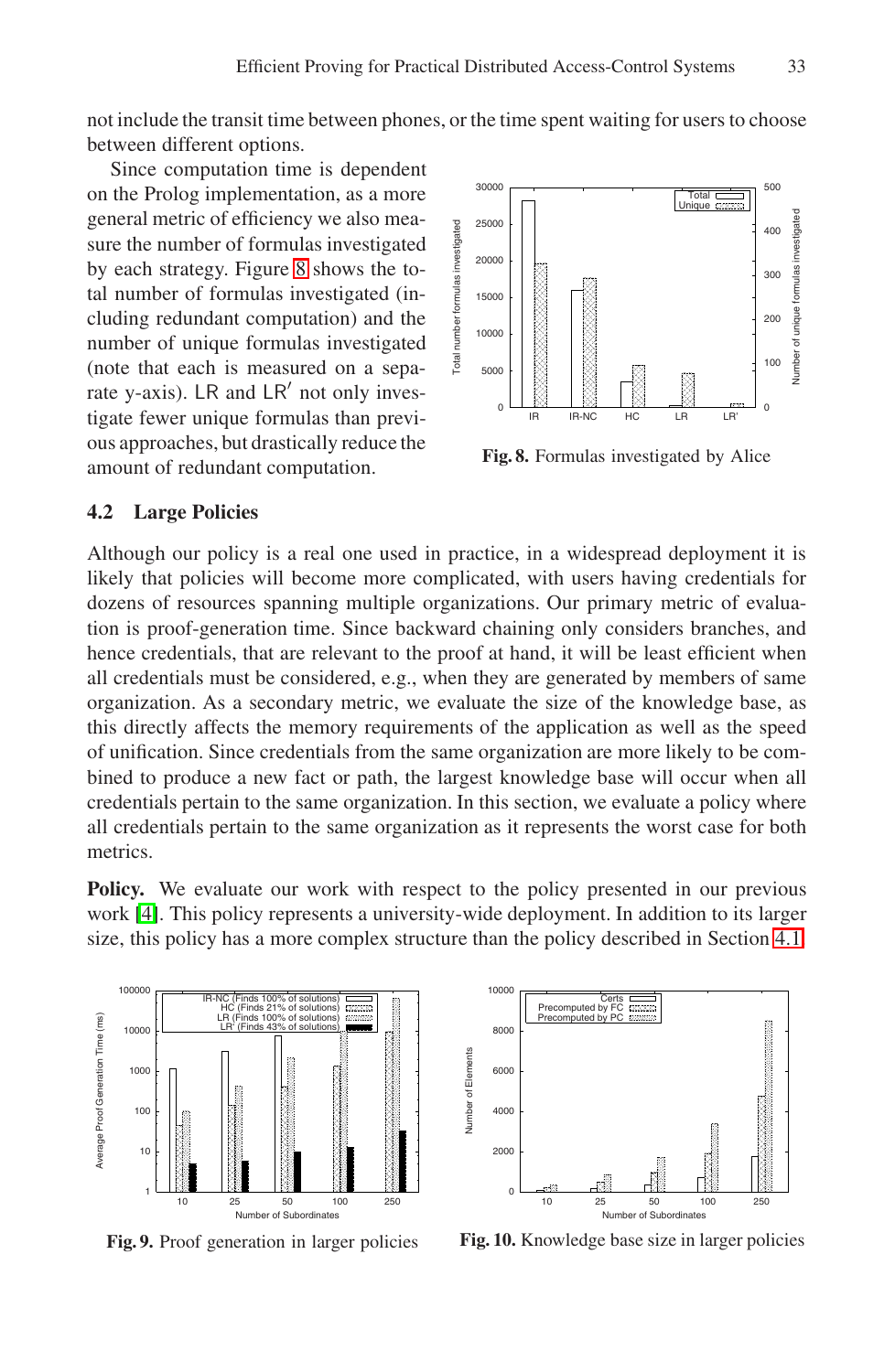F[or](#page-14-1) example, the university maintains a certification authority (CA) that binds names to public keys, thus allowing authority to be delegated to a principal's name. Furthermore, many delegations are made to roles (e.g., Dept.Manager1), to which principals are assigned using additional credentials.

We simulate the performance of our approach on this policy from the standpoint of a principal who has access to a resource via a chain of three delegations (assembled from 10 credentials), and wants to extend this authority to a subordinate.

**Performance.** Figure 9 shows the proof-generation time of the different strategies for different numbers of subordinates on the workstation. For these policies, the depth limit used by IR, IR-NC, and HC must be 10 or greater. However, IR crashed at any depth limit higher than 7, and is therefore not included in these simulations. Simulations on this policy used a depth-limit of 10. IR-NC display[s the](#page-14-2) worst performance on the first three policy sizes, and exhausts available memory and crashes for the two largest policies. HC appears to outperform LR, but, as the legend indicates, was unable to find 11 out of the 14 possible solutions, including several likely completions, the most notable of which is the desired completion Alice **says** (Charlie **speaksfor** Alice. machine-room). This completion is included in the subset of common solutions that  $LR'$  is looking for. This subset constitutes  $43\%$  of the total solution space, and  $LR'$  finds all solutions in this subset several orders of magnitude faster than any other strategy.

The size of the knowledge base for each policy is shown in Figure 10. The knowledge base consists of certificates and, under  $LR$  and  $LR'$ , facts and paths precomputed by FC and PC. We observe that many credentials from the same policy cannot be combined with each other, yielding a knowledge base whose size is approximately linear with respect to the number of credentials.

<span id="page-15-0"></span>In summary, the two previous, theoretically complete approaches (IR and IR-NC) are unable to scale to the larger policies. HC, tailored to run on a particular policy, is unable to find a significant number of solutions when used on larger policies. LR is able to scale to larger policies while offering theoretical completeness guarantees.  $LR',$ which is restricted to finding a common subset of solutions, finds all of those solutions dramatically faster than any other approach.

# **5 Generality of Our Approach**

Although we described and evaluated our technique with respect to a particular accesscontrol logic and system, it can be [ap](#page-17-4)plied to others, as well. There are three aspects of generality to consider: supporting the logical constructs used by other logics, performing efficiently in the context of different systems, and enabling other applications.

**Other logics.** When applying our approach to other logics, we must consider individually the applicability of each component of our approach: FC, PC, and the generation of LR tactics. We consider our technique with respect to only monotonic authorization logics, i.e., logics where a formula remains provable when given more credentials. This constraint is commonly used in practical systems (cf., [8]).

As discussed previously, to ensure that the forward-chaining component of our prover terminates, the logic on which it is operating should be a subset of Datalog, or,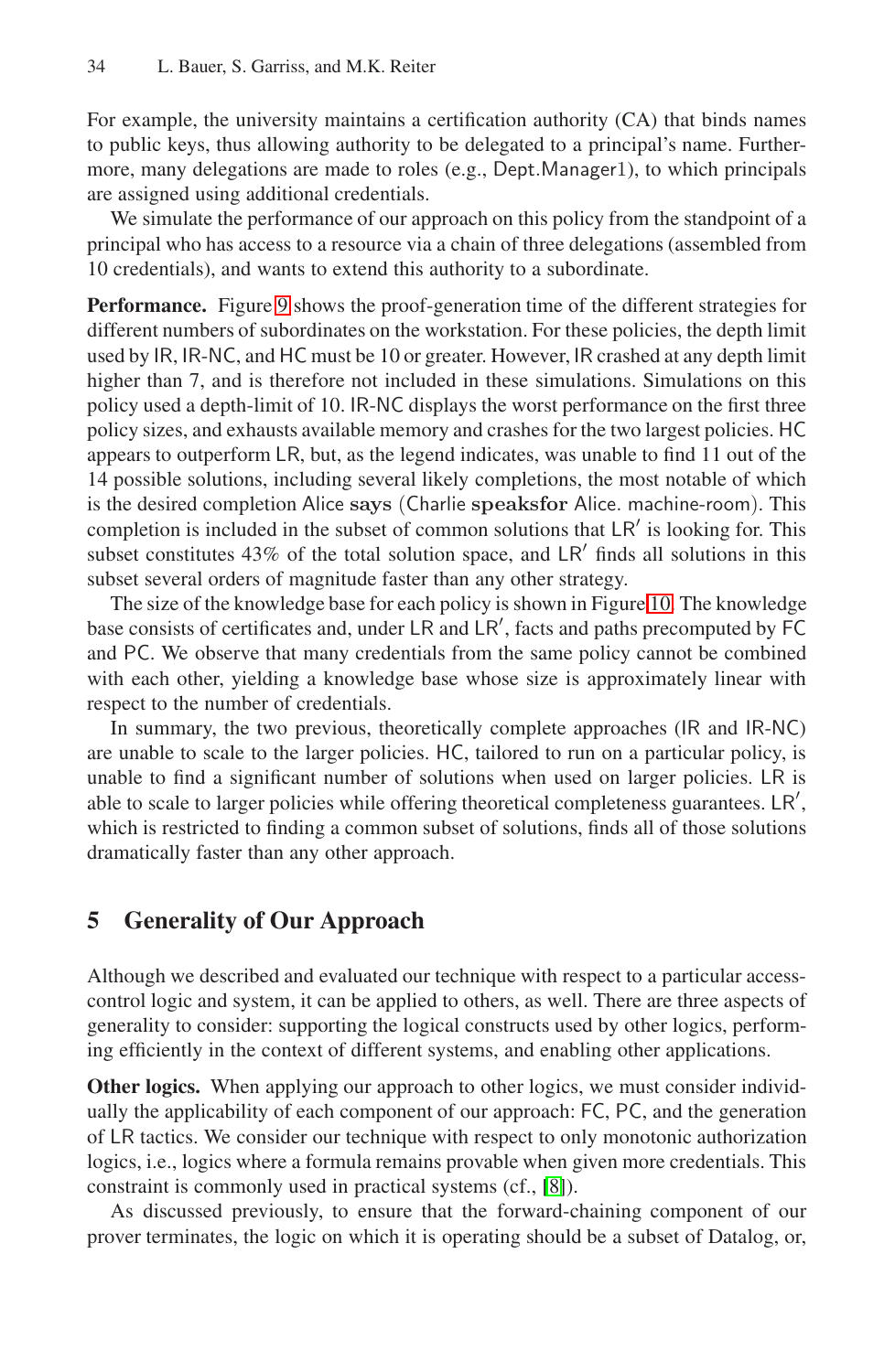if function symbols are allowed, their use must be constrained (as described in Section 3.1). This is sufficient to express most access-control logics, e.g., the logics of SD3 [17], Cassandra [7], and Binder [11], but is not sufficient to express higher-order logic, and, as such, we cannot fully express the access-control logic presented by Appel and Felten [2]. The general notion of delegation introduced in Definition 1 is conceptually very similar to that of the various logics that encode SPKI [1,19,16], the RT family of logics [20], Binder [11], Placeless Documents [3], and the domain-name service logic of SD3 [17], and so our technique should apply to these logics as well.

Our path-compression algorithm and our method for generating LR tactics assume that any delegation rule has exactly two premises. Several of the logics mentioned above (e.g., [17,11,3]) have rules involving three premises; however, initial investigation suggests that any multi-premise rule may be rewritten as a collection of two-premise rules.

Path compression requires a decidable algorithm for computing the intersection of two permissions. That is, when combining the paths (Alice says  $F$ , Bob says  $F$ ) and (Bob **says open**(door1), Charlie **says open**(door1)), we need to determine the intersection of F and **open**(door1) for the resulting path. For our logic, computing the permission is trivial, since in the most complicated case we unify an uninstantiated formula F with a fully instantiated formula, e.g., **open**(door1). In some cases, a different algorithm may be appropriate: for SPKI, for example, the algorithm is a type of string intersection [12].

**Other systems.** Our strategies should be of most benefit in systems where (a) credentials can be created dynamically, (b) credentials are distributed among many parties, (c) long delegation chains exist, and (d) credentials ar[e fre](#page-18-7)quently reused. Delayed backward chaining pursues fewer expensive subgoals, thus improving performance in systems with properties (a) [a](#page-17-5)[nd](#page-18-1) [\(b\).](#page-18-2) Long delegation chains ([c\) ca](#page-18-8)n be effectively compre[sse](#page-17-7)d using either FC (if the result of the compression can be expressed directly in the logic) or PC (when the result cannot be expressed in the logic). FC and PC extend the knowledge base with the results of their computation, thus allowing efficient reuse of the results (d).

These four properties are not unique to our system, and so we expect our technique, or the insights it embodies, will be useful elsewhere. For example, Greenpass [15] allows users to dynamically create credentials. Properties (b) and (c) have been the focus of considerable previous work, notably SPKI [1,19,16], the DNS logic of SD3 [17], RT [20], and Cassandra [7]. Finally, we feel that (d) is common to the vast majority of access-control systems, as a statement of delegation is typically intended to be reused.

**Other applications.** There are situations beyond our smartphone-oriented setting when it is necessary to efficiently compute similar proofs and where the efficiency offered by our approach is welcome or necessary. For example, user studies conducted at our institution indicated that, independently of the technology used to implement an accesscontrol system, users strongly desired an auditing and credential-creation tool that would allow them to better understand the indirect effects on policy of creating new credentials by giving them real-time feedback as they experimented with hypothetical credentials. If Alice wants to create a new credential KAlice **signed delegate**(Alice, Alice.machine-room, door4), running this hypothetical credential through the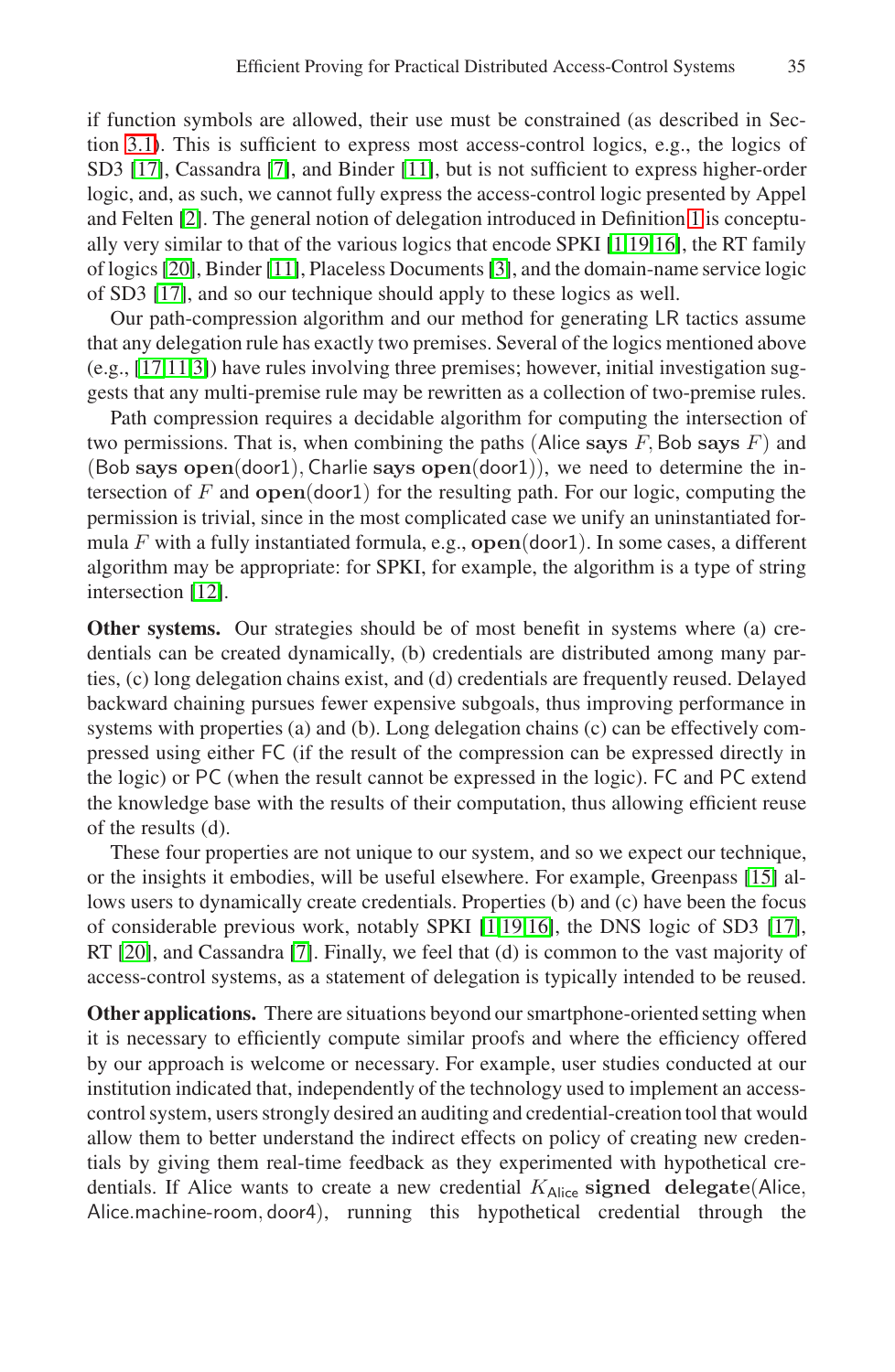path-compression algorithm could inform Alice that an effect of the new credential is that Bob now has access to door4 (i.e., that a path for door4 was created from Bob to Alice). Accomplishing an equivalent objective using IR or IR-NC would involve assuming that everyone is willing to access every resource, and attempting to prove access to every resource in the system—a very inefficient process.

# **6 Conclusion**

In this paper we presented a new approach to generating proofs that accesses comply with access-control policy. Our strategy is targeted for environments in which credentials must be collected from distributed components, perhaps only after users of those components consent to their creation, and our design is informed by such a testbed we have deployed and actively use at our i[nst](#page-15-0)itution. Our technique embodies three contributions, namely: novel approaches for minimizing proof steps that involve remote queries or user interaction; methods for inferring delegation chains off the critical path of accesses that significantly optimize proving at the time of access; and a systematic approach to generating tactics that yield efficient backward chaining. We demonstrated analytically that the proving ability of this technique is strictly superior to previous work, and demonstrated empirically that it is efficient on policies drawn from our deployment and will scale effectively to larger policies. Our method will generalize to other security logics that exhibit the common properties detailed in Section 5.

# <span id="page-17-6"></span><span id="page-17-5"></span><span id="page-17-2"></span>**References**

- <span id="page-17-3"></span>[1] Abadi, M.: On SDSI's linked local name spaces. Journal of Computer Security 6(1-2), 3–21 (1998)
- <span id="page-17-1"></span>[2] Appel, A.W., Felten, E.W.: Proof-carrying authentication. In: Proceedings of the 6th ACM Conference on Computer and Communications Security, ACM Press, New York (1999)
- <span id="page-17-7"></span>[3] Balfanz, D., Dean, D., Spreitzer, M.: A security infrastructure for distributed Java applications. In: Proceedings of the 2000 IEEE Symposium on Security & Privacy, IEEE Computer Society Press, Los Alamitos (2000)
- <span id="page-17-4"></span>[4] Bauer, L., Garriss, S., Reiter, M.K.: Distributed proving in acess-control systems. In: Proceedings of the 2005 IEEE Symposium on Security & Privacy, IEEE Computer Society Press, Los Alamitos (2005)
- <span id="page-17-0"></span>[5] Bauer, L., Garriss, S., Reiter, M.K.: Efficient proving for practical distributed access-control systems. Technical Report CMU-CyLab-06-015R, Carnegie Mellon University (2007)
- [6] Bauer, L., Schneider, M.A., Felten, E.W.: A general and flexible access-control system for the Web. In: Proceedings of the 11th USENIX Security Symposium (2002)
- [7] Becker, M., Sewell, P.: Cassandra: Flexible trust management, applied to electronic health records. In: Proceedings of the 17th IEEE Computer Security Foundations Workshop, IEEE Computer Society Press, Los Alamitos (2004)
- [8] Blaze, M., Feigenbaum, J., Strauss, M.: Compliance checking in the PolicyMaker trustmanagement system. In: Hirschfeld, R. (ed.) FC 1998. LNCS, vol. 1465, Springer, Heidelberg (1998)
- [9] Burrows, M., Abadi, M., Needham, R.: A logic of authentication. ACM Transactions on Computer Systems 8(1), 18–36 (1990)